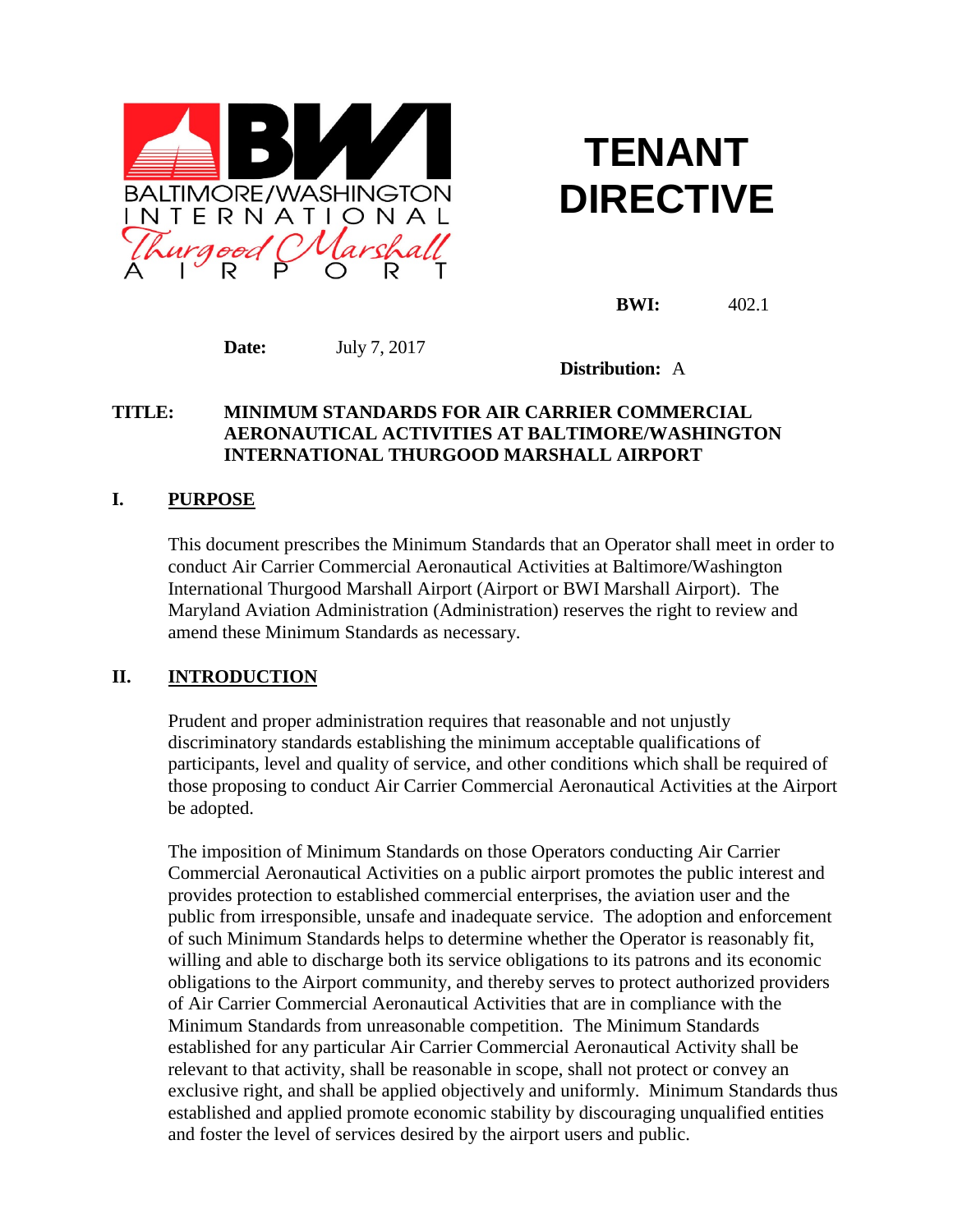#### **III. DEFINITIONS**

- A. **Air Cargo:** Goods and commodities, including mail, transported by aircraft.
- B. **Air Carrier**: Any entity that undertakes directly by lease, or other arrangement, to engage in Air Transportation. This includes an individual, firm, partnership, corporation, company, association, joint-stock association, governmental entity, and a trustee receiver, assignee, or similar representative of such entities.
- C. **Air Carrier of Cargo**: An entity operating or contracting for the operation of cargo-bearing Aircraft.
- D. **Air Operations Area (AOA)**: Means the Non-Movement Area (taxi lanes, loading ramps, apron, parking, cargo areas, and vehicle service roads within the Airport Operations Area used for servicing aircraft and movement of vehicles) and Movement Area (runways, taxiways, and other areas of the Airport which are used for taxiing, takeoff, and landing of aircraft).
- E. **Air Transportation**: The carriage of persons, property, or air cargo in domestic, overseas or foreign commerce as a common carrier for compensation or hire, or the carriage of mail by aircraft.
- F. **Aircraft**: A device that is used or intended to be used for flight in the air.
- G. **Aircraft Maintenance**: All activities related to aircraft scheduled and unscheduled line maintenance including: alteration, repair, preventive maintenance, rebuilding, calibration, adjustment, testing, or inspection of aircraft airframe, power plant, propeller and accessories (including the replacement of parts).
- H. **Airport**: Baltimore/Washington International Thurgood Marshall Airport
- I. **Airport Layout Plan (ALP)**: The FAA-approved drawings depicting the physical layout of existing and proposed Airport facilities and property.
- J. **Airport Security Program (ASP)**: The TSA-approved program outlining security requirements for the Airport pursuant to 49 CFR 1540 and 49 CFR 1542.
- K. **Airside**: The AOA and other restricted areas of the Airport.
- L. **Apron or Ramp**: The portion of the Non-Movement Area within the AOA suitable for the loading, unloading, servicing or parking of aircraft.
- M. **Authorized**: Means acting under or pursuant to a written contract, permit, or other evidence of right issued by the Administration.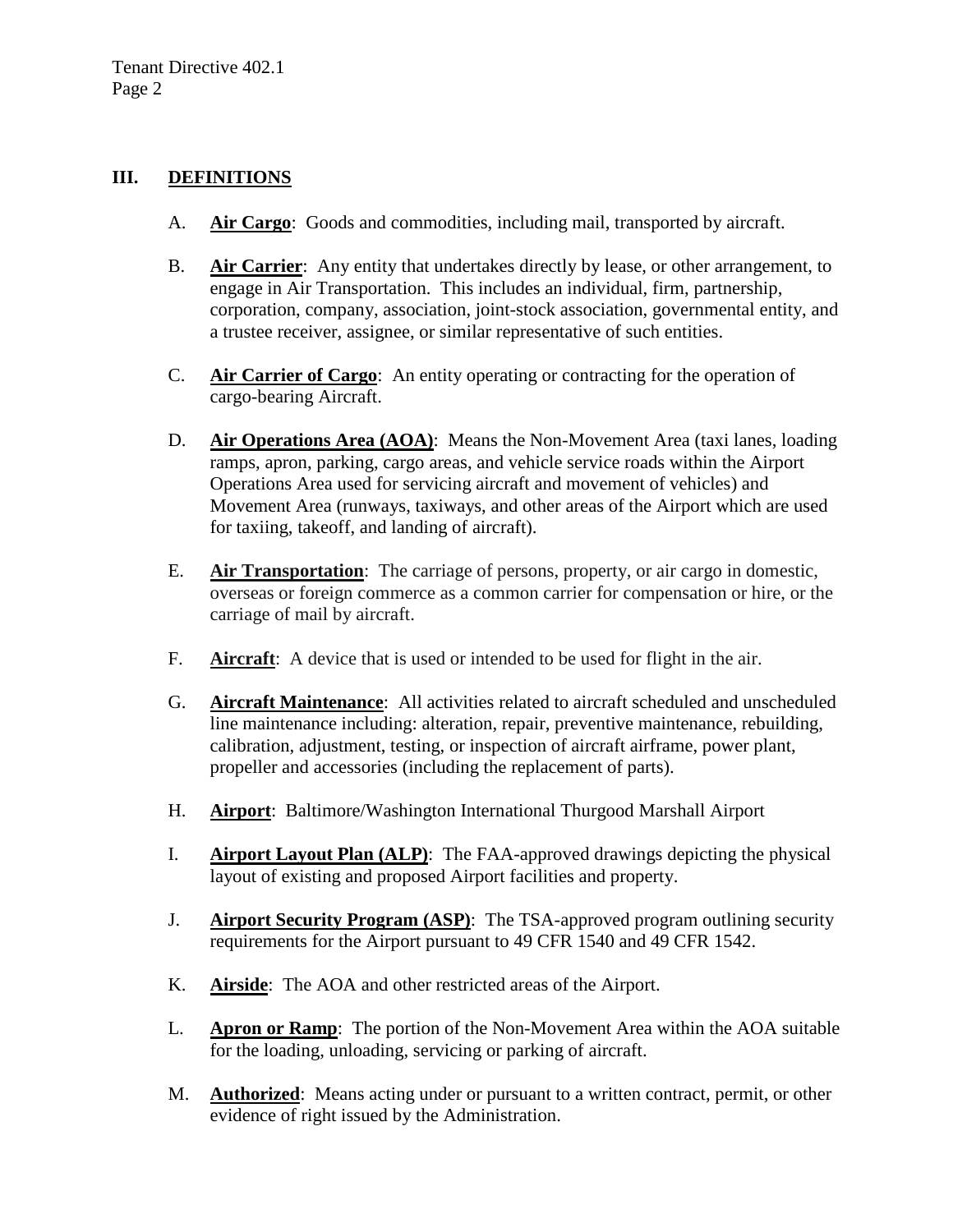- N. **Authorized Signer**: An individual or designated representative who is authorized to sponsor individuals and their requests for Airport Identification Badges and keys on behalf of their company.
- O. **Building**: Includes the main portion of each structure, all projections or extensions therefrom and any additions or changes thereto, and shall include garages, outside platforms and/or docks, canopies, eaves and porches. Paving, ground cover, fences, signs and landscaping shall not be included.
- P. **CFR**: Code of Federal Regulations.
- Q. **Commercial Activity**: Means the sale, exchange, trading, buying, merchandising, hiring, marketing, promotion, or selling of commodities, goods, services, or property of any kind, or any revenue-producing activity at the Airport. Commercial activity is permitted at the Airport only when expressly authorized in writing by and in a manner prescribed by the Administration.
- R. **Commercial Aeronautical Activity**: Any commercial activity or service which involves, makes possible, or is required for the operation of aircraft, or which contributes to or is required for the safety of such operations. Such activities include, but are not limited to the following: air carrier aircraft maintenance, ground handling support services, air carrier fuel services, air cargo ground handling support services, aircraft cleaning services, and in-flight catering services.
- S. **Commercial Vehicle**: Means any vehicle operated solely in connection with a commercial activity at the Airport.
- T. **Contract**: A written agreement between two (2) or more parties creating rights and obligations that are enforceable or otherwise recognizable by law.
- U. **Contractor**: An Operator that has a contract with the Administration to provide commercial activity at the Airport.
- V. **Equipment**: Includes all machinery, vehicles, tools and apparatus necessary for the proper construction and completion of the work.
- W. **Exclusive Right**: A power, privilege, or other right that can only be used by the party to whom it is granted. An exclusive right may be conferred either by express agreement, by the imposition of certain specific standards or requirements, or by any other means. Such a right conferred on one or more parties, but excluding others from enjoying or exercising a similar right or rights, would be an exclusive right.
- X. **FAA**: The Federal Aviation Administration (FAA) of the United States Department of Transportation.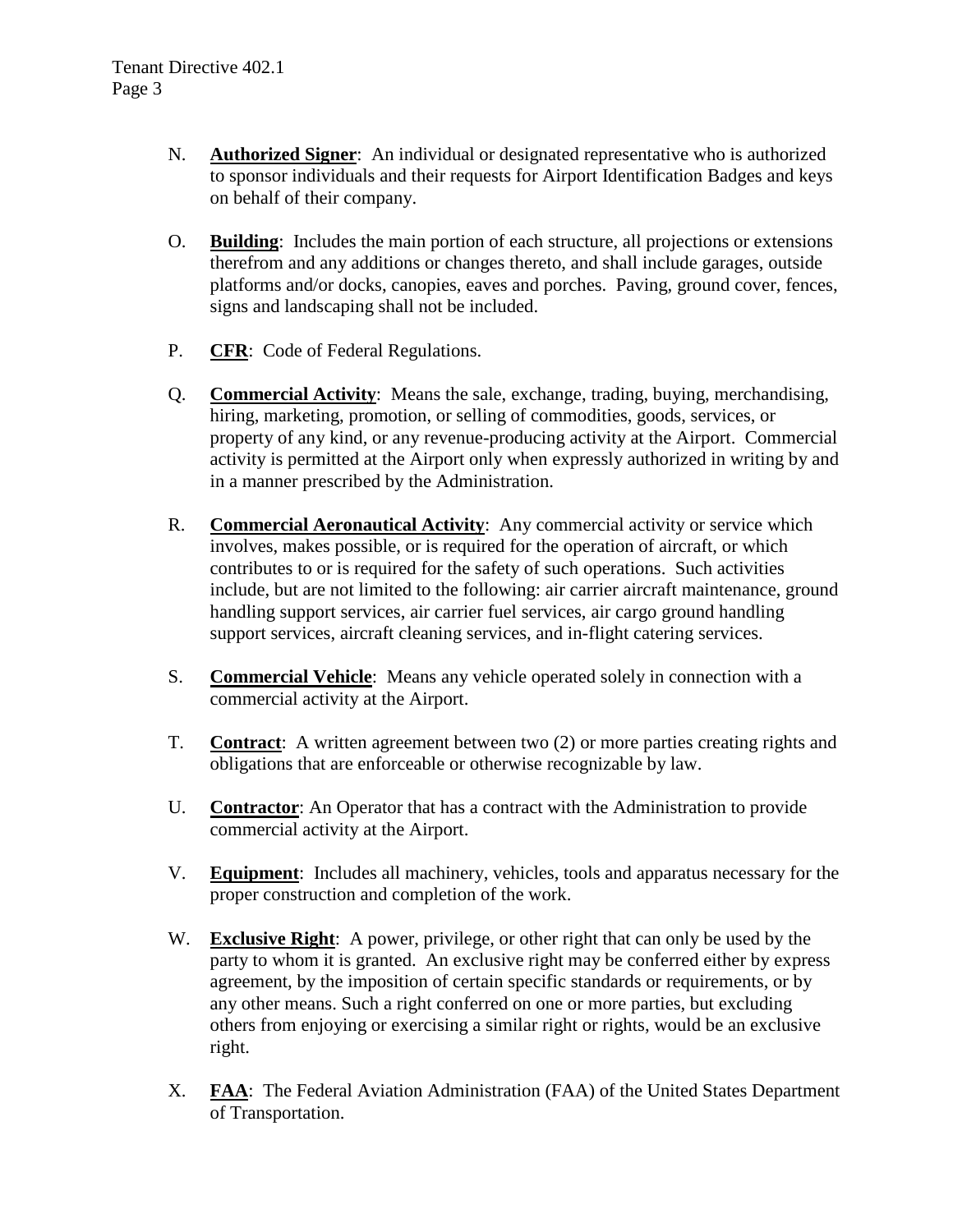- Y. **General Aviation**: Encompasses virtually all categories and types of aviation activities, other than those for air carrier flights and military flight operations.
- Z. **Ground Handling**: Includes but is not limited to "above and below the wing" services to aircraft, excluding aircraft fueling, such as: supplying cooling and heating; deicing; security screening; exterior and interior cleaning; lavatory services; loading and unloading of passengers, baggage and air cargo; marshaling and parking; potable water; starting of aircraft; and towing. Entities that perform ground handling services, as discussed in Section V.B., hereof may be authorized to provide passenger check-in services for air carriers.
- AA. **Ground Service Equipment (GSE)**: Motorized and non-motorized transportation equipment used to conduct ground handling services at the Airport.
- BB. **Identification Badge**: Means an official identity card (badge) used for the purpose of entering the Air Operations Area and other restricted areas of the Airport issued and approved by the Administration for Airport employees.
- CC. **Improvements**: All buildings, structures and facilities including pavement, fencing, signs and landscaping constructed, installed or placed on, under, or above any area at the Airport. Plans and specifications for all improvements shall be approved by the Administration for conformity with its building and construction standards.
- DD. **Landside**: Areas at the Airport which are accessible to the general public.
- EE. **Lease**: A contract between two (2) or more parties conveying the right to use and occupy property in exchange for consideration.
- FF. **Maryland Aviation Administration (Administration)**: That agency of the Maryland Department of Transportation charged with the promotion of aeronautics within the State of Maryland and with the operation and maintenance of BWI Marshall Airport and other State airports.
- GG. **Minimum Standards**: The qualifications established as minimum requirements to be met as a condition for the conduct of commercial activities at the Airport. Operators are not allowed to operate under conditions below the Minimum Standards. The Minimum Standards are not all-inclusive, as the Operator of commercial activities at the Airport are also subject all applicable federal, State and local laws, orders, codes, ordinances and other similar regulatory measures, including all Airport rules and regulations promulgated by the Administration.
- HH. **Movement Area**: Means the runways, taxiways, and other areas of the Airport that are used for taxiing, takeoff, and landing of aircraft, wherein movement of aircraft is under the control of the FAA.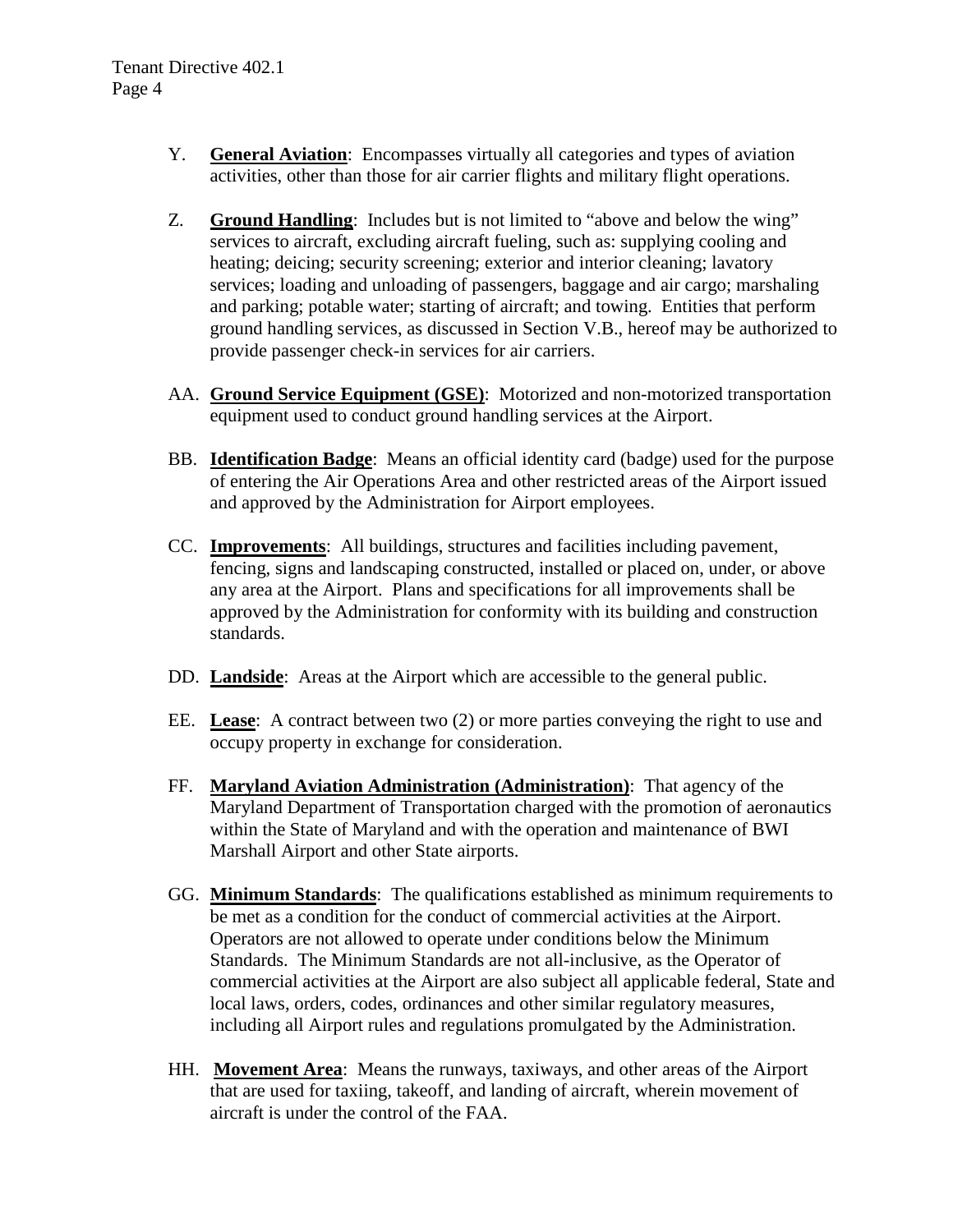- II. **Non-Movement Area**: Means the taxi lanes, loading ramps, apron, parking, cargo areas, and vehicle service roads within the AOA used for servicing aircraft and movement of vehicles exclusive of the Movement Area.
- JJ. **Operator**: A person, persons, firm, corporation, partnership, limited liability company, unincorporated proprietorship, association, organization, or group formed for the purpose of conducting a proposed air carrier activity or activities.
- KK. **Ramp**: See definition of apron.
- LL. **Repair Station**: A facility properly designed and equipped to be utilized for aircraft maintenance. Such facility shall require FAA certification and shall be operated in accordance with pertinent FAA rules and regulations.
- MM. **State**: The State of Maryland.
- NN. **Sublease**: A lease granted by a tenant, with the approval of the Administration, to another entity of all or part of the tenant's leased property.
- OO. **Tenant**: Any entity entering into a contractual relationship with the Administration for space to conduct its business.
- PP. **Terminal Building**: Means any passenger terminal facility at the Airport, including all associated roadways and parking facilities.
- QQ. **TSA**: The Transportation Security Administration (TSA) of the United States Department of Homeland Security.

## **IV. QUALIFICATIONS & GENERAL REQUIREMENTS**

A. It is the policy of the Administration to extend a fair and reasonable opportunity, without unjust discrimination, to engage in commercial aeronautical activities at the Airport to any qualified Operator meeting the Minimum Standards subject to the availability of suitable space at the Airport to conduct the proposed activity. The Airport's Master Plan and Airport Layout Plan (ALP) provide the basis for determining whether suitable space is available.

The Operator seeking to provide the Commercial Aeronautical Activity shall first, in the judgment of the Administration, demonstrate its ability to perform the activity and meet the Minimum Standards required. Any Operator desiring to engage in Commercial Aeronautical Activity shall, in writing, provide the following information to the Administration:

1. The Operator's business experience and overview of the Commercial Aeronautical Activity it proposes to conduct at the Airport.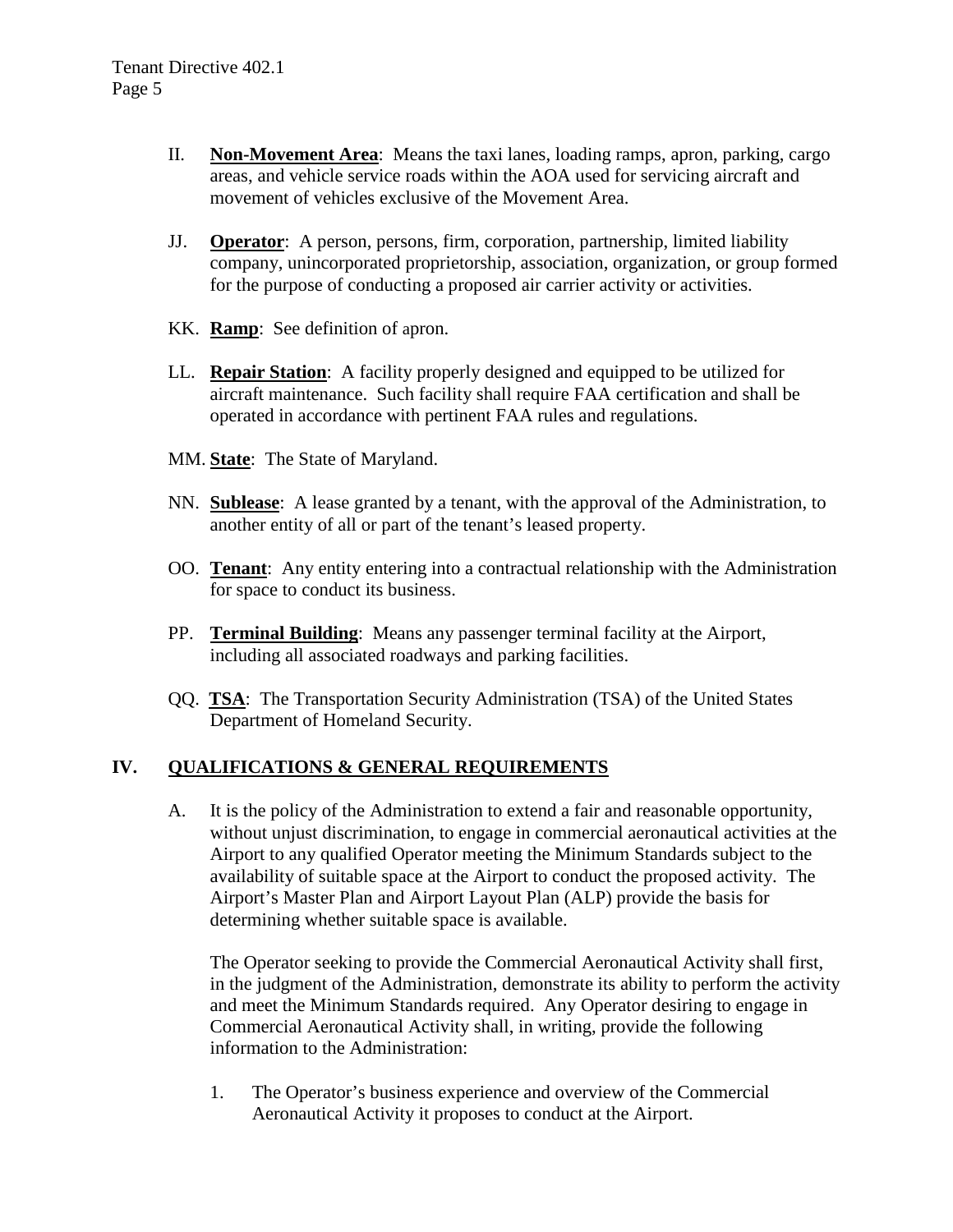- 2. The proposed facilities for operation at the Airport.
- 3. The types and quantities of equipment and ground service equipment (GSE) used.
- 4. For a new Operator at the Airport, written confirmation from a Signatory Air Carrier that it has contracted the Operator to conduct such activities and that the Operator meets the Signatory Air Carrier's training and qualification standards for the services to be provided. For an incumbent Operator at the Airport, the written confirmation may be from a Non-Signatory Air Carrier.
- 5. Confirmation of all necessary licenses, certifications and ratings are in place for the activities to be conducted.
- 6. Evidence of registration to do business in the State of Maryland, including registration with the Maryland State Department of Assessments and Taxation, as well as copies of proof of insurance confirming the Operator meets the applicable insurance requirements of the operator established herein.
- B. The Administration may deny or reject any entity's proposal to conduct Commercial Aeronautical Activity at the Airport if, in its opinion, it finds any one or more of the following:
	- 1. The proposed Operator does not meet published qualifications, standards and requirements established by these Minimum Standards.
	- 2. The proposed Operator has supplied the Administration with false or misleading information.
	- 3. There is no appropriate, adequate or available space at the Airport to accommodate the proposed Operator's Commercial Aeronautical Activity.
	- 4. The proposed Commercial Aeronautical Activity conflicts with the Airport's approved ALP.
	- 5. The proposed Commercial Aeronautical Activity will unduly interfere with or prevent free access to the operations of current Operators, or result in congestion of the AOA.
	- 6. The proposed Commercial Aeronautical Activity has been or could be detrimental to the Airport.
	- 7. The proposed Operator has violated any Airport or FAA rules and regulations, statutes, ordinances, laws or orders applicable to the Airport or any other airport.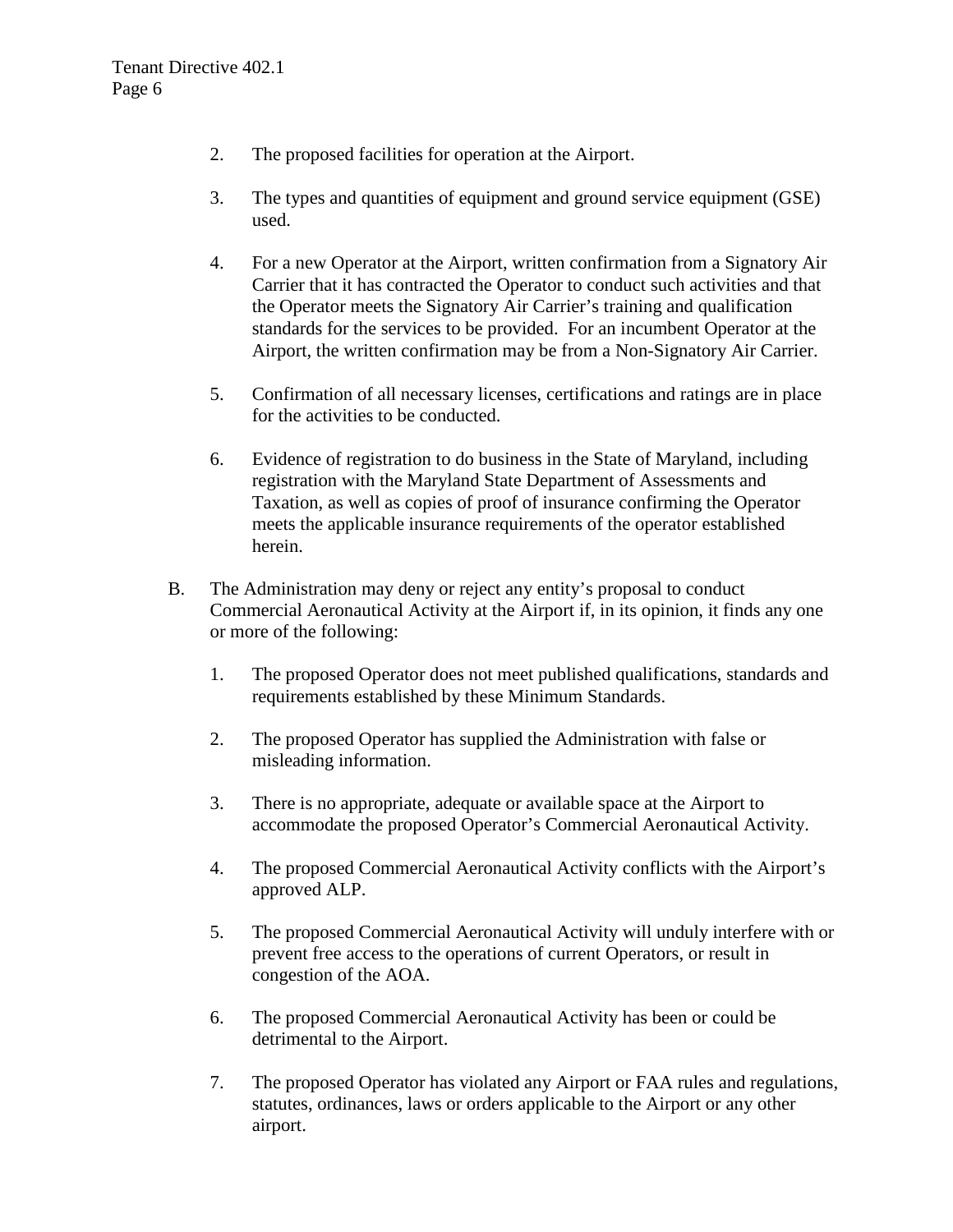- 8. The proposed Operator is currently in default in the performance of any contract or agreement with the Administration.
- 9. The proposed Operator is unable to obtain sufficient insurance, performance bonds, or financial sureties to protect the interest of the Administration.
- 10. The Administration determines that the proposed Commercial Aeronautical Activity is not in the best interest of the health, safety, welfare, necessity or convenience of the traveling public.
- 11. The proposed Operator is unable to qualify for unescorted access to the SIDA, Secure, or Sterile Areas or as a full participant in the Airport Security Program.
- C. No Operator shall conduct Commercial Aeronautical Activity at the Airport until a written agreement, incorporating these Minimum Standards set forth herein, is executed with the Administration or a written subcontract granting such rights is approved by the Administration. The written agreement or subcontract will specify the types of Commercial Aeronautical Activity the Operator is authorized to provide.
- D. All Operators conducting commercial aeronautical activities at the Airport shall follow the below general requirements:
	- 1. Where minimum space requirements are stipulated herein, they may be wholly or partially satisfied within suitable existing structures at the Airport either through a lease of such space from the Administration or an agreement with an Airport tenant for the use of its space with the permission of the Administration.
	- 2. Plans and specifications for construction of any improvements required to satisfy these Minimum Standards shall be subject to the Administration's prior written approval, the Administration's permit process, and the Maryland Aviation Administration's Design Standards.
	- 3. All Operators that are required to possess Federal Aviation Administration (FAA), State of Maryland, or other licenses, certificates and/or ratings relating to the conduct of commercial aeronautical activities at the Airport shall ensure that such licenses, certificates and ratings are kept current throughout the entire term of its contract or subcontract at the Airport.
	- 4. No provision of these Minimum Standards shall be deemed to prohibit any air carrier from self-fueling or conducting other self-service aeronautical activities of a non-commercial nature on its own aircraft.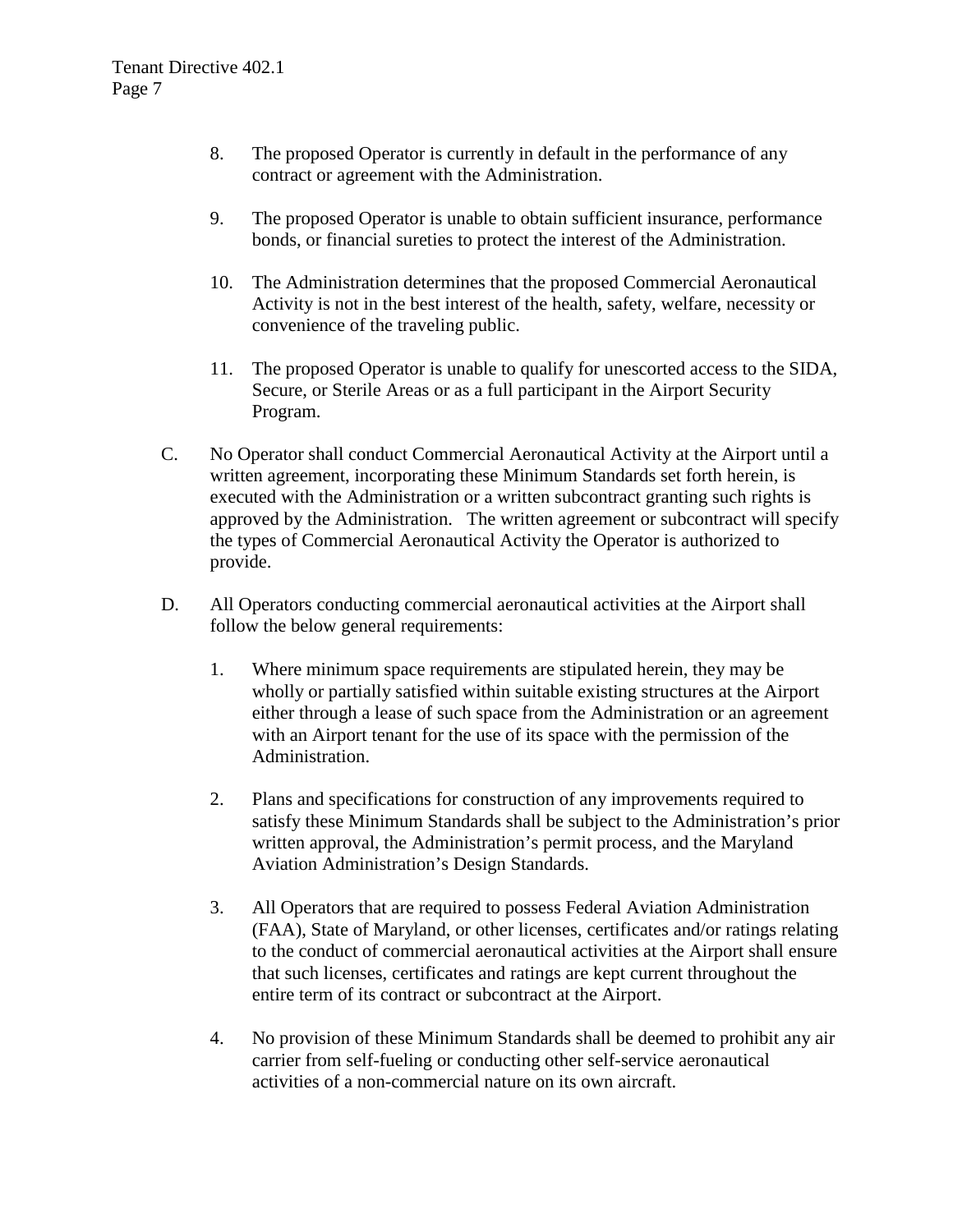- 5. All Operators shall promptly notify, in writing, the Administration of any terminations, changes, or additions to its contract(s) with air carrier(s).
- 6. All Operators conducting commercial aeronautical activities at the Airport are participants of the Airport Security Program (ASP). If approved by the BWI Marshall Airport Office of Airport Security, Operators are required to designate an Authorized Signer to sponsor and administer the identification badge application for its employees and/or contractors. All Operator employees and/or contractors shall display the proper identification badge while conducting business on the Airport.
- 7. Operators conducting commercial aeronautical activities shall ensure they are in strict compliance with the Airport Security Program at all times.
- 8. Operators conducting commercial aeronautical activities shall pay the rents, fees, and other charges specified by the Administration for engaging in commercial aeronautical activities at the Airport.
- 9. Operators shall comply with Airport rules, regulations and tenant directives in its conduct of commercial aeronautical activities.
- 10. These Minimum Standards shall apply to all Operators and air carriers conducting commercial aeronautical activities at the Airport, and are subject to change upon prior written notice provided by the Administration.

## **V. STANDARDS AND LIMITATIONS FOR COMMERCIAL AERONAUTICAL ACTIVITY**

The Minimum Standards set forth herein are applicable to the specific Commercial Aeronautical Activity or combination of activities addressed and shall be met by any Operator desiring to conduct such activities at the Airport. These standards are the minimum which the Administration shall require in contracts authorizing commercial aeronautical activities, and unless specifically limited, do not preclude an Operator from seeking greater operating authority. However, nothing contained in these Minimum Standards is intended to preclude the Administration from requiring additional or different terms or conditions.

# **A. Air Carrier Aircraft Maintenance Operator**

1. General: An Air Carrier Aircraft Maintenance Operator is an entity engaged in the business of providing routine and non-routine aircraft maintenance in accordance with an air carrier's instructions and procedures. The Operator may be mobile and provide its services from a commercial vehicle that serves as a mobile workshop. this category includes the sale of aircraft parts and accessories associated with the activities it performs.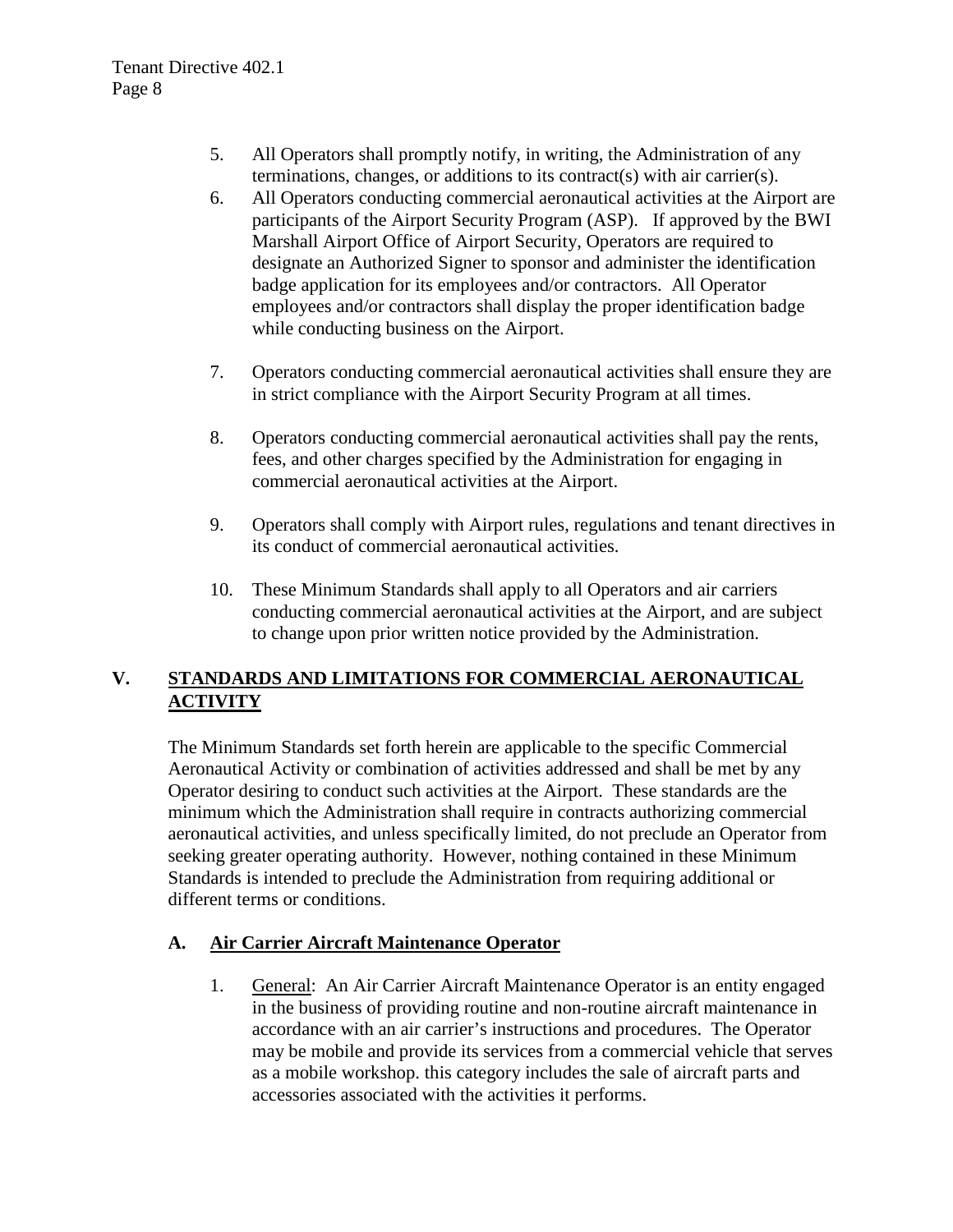#### 2. Minimum Standards

- a. Ground Space and Improvements
	- 1) Operator shall enter into an arrangement approved by the Administration or lease from the Administration, facilities at the Airport suitably located and adequate to conduct its business, unless the Operator provides its services from a commercial vehicle and has approval to do so by the Administration.
	- 2) Operator shall park and store its equipment and other items of personal property in an area at the Airport, approved by the Administration, of adequate size and location as determined by the Administration.
	- 3) Operator shall enter into an arrangement approved by the Administration, or lease from the Administration, appropriate and sufficient building/shop space at the Airport to repair and maintain equipment, unless it has made other arrangements satisfactory to the Administration to obtain such maintenance.
- b. Scope of Service
	- 1) Operator shall be able to provide its service on a 24-hour basis, seven days per week, unless otherwise approved in writing by the Administration. Operator shall have a point of contact readily available at all times with prompt on-call capability. The point of contact information shall be provided to the Airport Operations Center.
	- 2) Operator shall employ sufficient uniformed, efficient and trained personnel in such numbers as are required to meet requirements as outlined in its Contract with the air carrier in a timely manner. These persons shall be currently certificated by FAA, if required, with current ratings as necessary for the work being performed. The Operator shall provide written certification from the air carrier that the Operator is qualified and fully trained to perform the services required.
	- 3) Operator shall keep an adequate supply of equipment, including GSE, necessary to serve its customers. If the Operator is involved with moving aircraft, it shall have at least one aircraft tug of sufficient power or braking weight to handle any aircraft that the Operator is contracted by the air carrier to service. A list of GSE readily available for use by the Operator at the Airport shall be provided to the Administration in writing annually, and at the time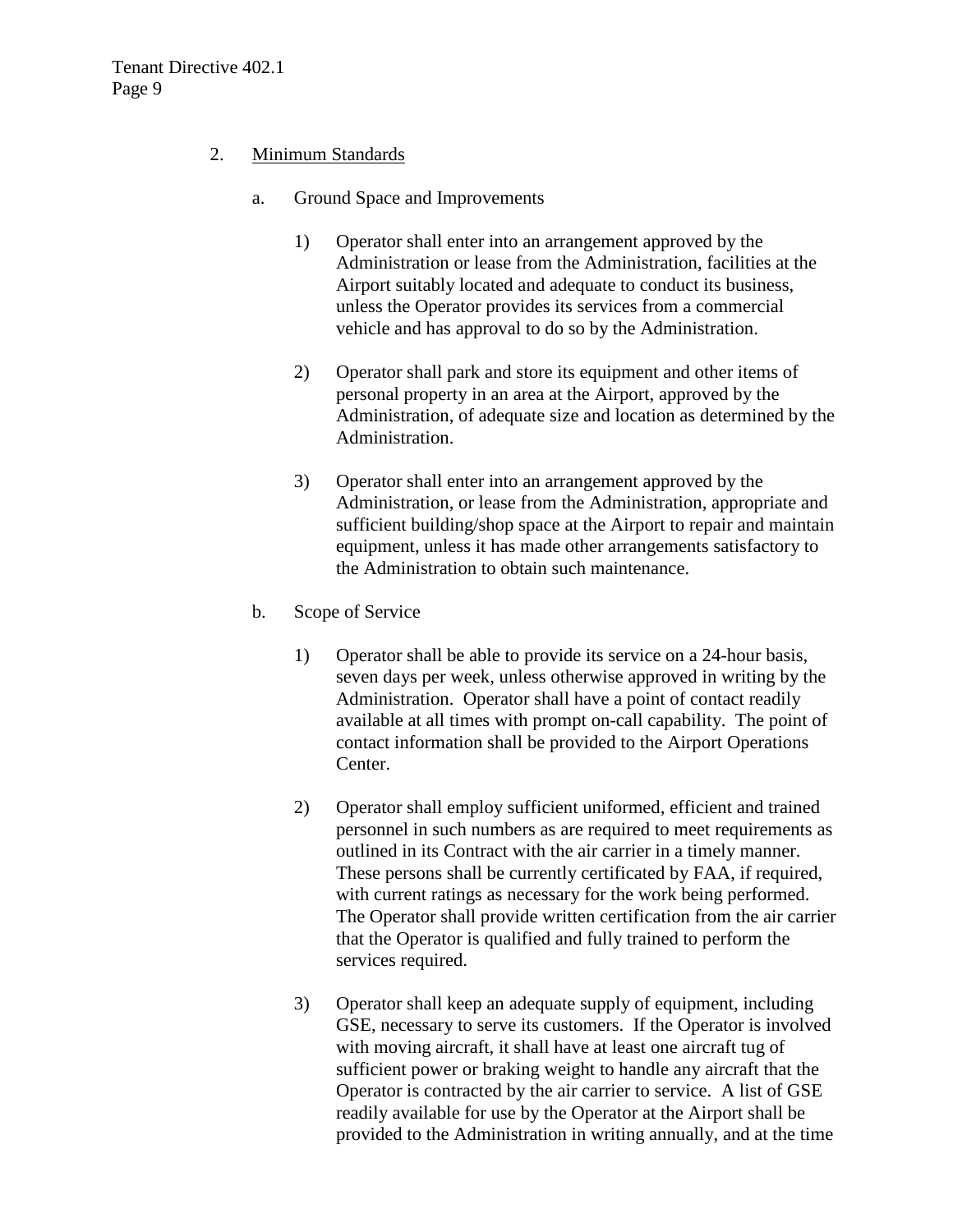Tenant Directive 402.1 Page 10

> of any revisions. The list must include a signed statement of concurrence by the contracting air carrier that the GSE inventory meets its operational needs. All equipment shall be kept in firstclass and good operating condition at all times, have clearly visible ownership/operator markings and stored on the Airport only in Administration approved storage areas. Operator shall promptly remove surplus or inoperable equipment from the Airport.

c. Insurance Coverage

Operator shall provide certificates of current insurance listing Administration as an additional, not named, insured in an amount equal to the highest individual insurance requirement of all the commercial aeronautical activities being performed by the Operator, which may be met in part through Commercial Umbrella Liability Insurance.

#### **B. Ground Handling Support Services Operator**

- 1. General: A Ground Handling Support Services Operator is an entity engaged in the business of providing "above and below the wing" ground handling services (excluding fueling) to the flights of air carriers.
- 2. Minimum Standards
	- a. Ground Space and Improvements
		- 1) Operator shall enter into an arrangement approved by the Administration, or lease from the Administration, facilities at the Airport suitably located and adequate to conduct its business including adequate office and breakroom space.
		- 2) If Operator provides passenger check-in services for air carriers at the Airport Terminal Building, it shall additionally lease from the Administration, or enter into an arrangement with an Airport tenant approved by the Administration, an office with public access in the Airport Terminal Building, and sufficient terminal ticket counter and outbound baggage facilities to accommodate the efficient processing of passengers of the air carriers that it services.
		- 3) Operator shall park and store its equipment, GSE and other items of personal property in an area at the Airport, approved by the Administration, of adequate size and location as determined by the Administration.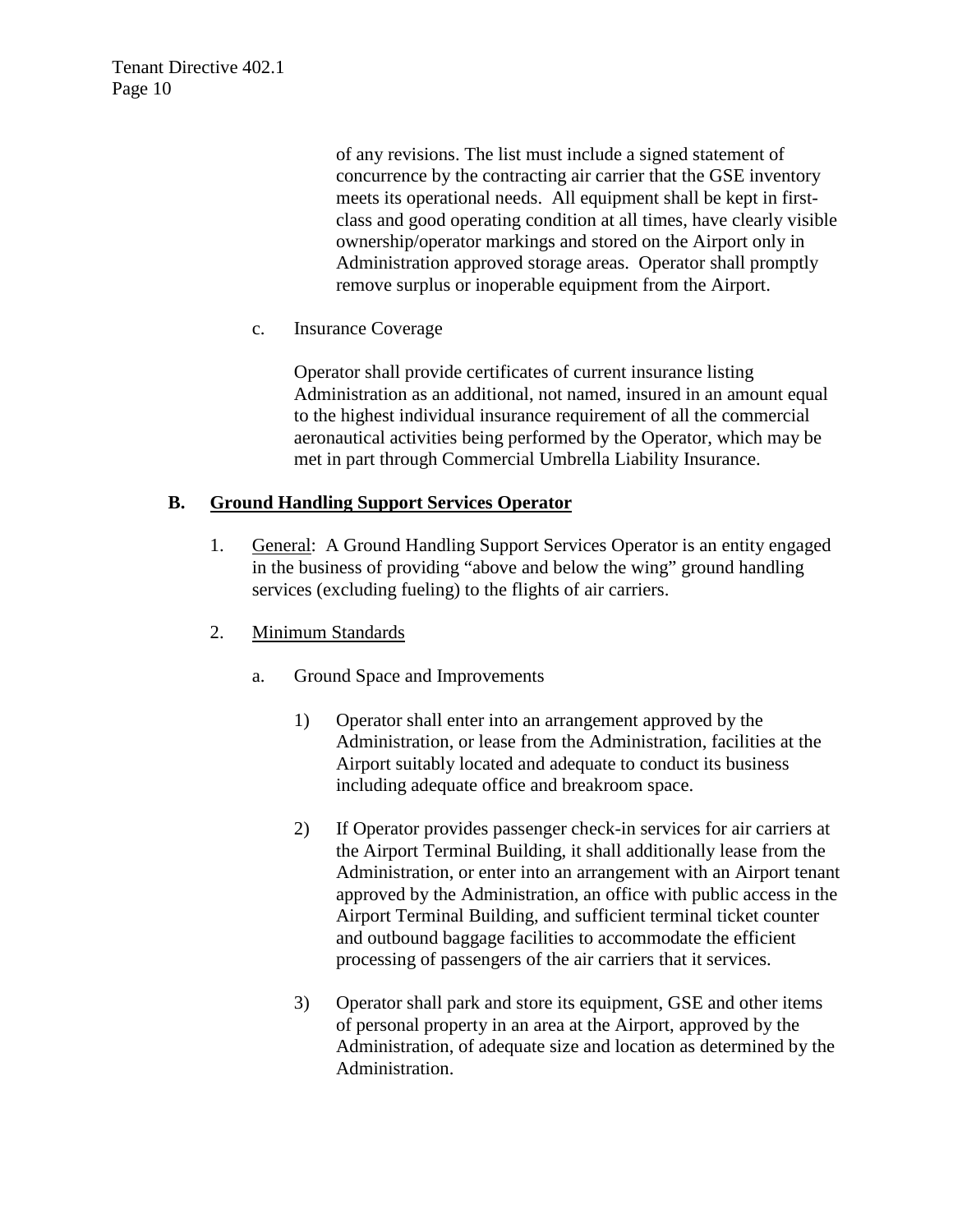- 4) Operator shall enter into an arrangement approved by the Administration, or lease from the Administration, appropriate and sufficient building/shop space at the Airport to repair and maintain equipment and GSE, unless it has made other arrangements satisfactory to the Administration to obtain such maintenance.
- b. Scope of Services "Below the wing"

A "below the wing" operator provides the following types of ramp services to air carriers. This list is not all-inclusive: aircraft marshalling, aircraft parking, ramp to flight deck communications, loading and unloading of baggage and freight, moving of aircraft, lavatory and potable water services, operation of pre-conditioned air and power units, stocking of aircraft supplies.

- 1) Operator shall properly furnish ground handling services that reasonably may be expected to be required from time to time by its customers, including diversions and delayed flights.
- 2) Operator shall have the ability to provide its ground handling services on 24-hour basis, seven days per week, unless otherwise approved in writing by the Administration. Such services shall be available to customers within 15 minutes of aircraft arrival or request. Operator shall have a point of contact readily available at all times with prompt on-call capability. The point of contact information shall be provided in writing to the air carrier and Airport Operations Center.
- 3) Operator shall employ sufficient uniformed and trained personnel as necessary to meet customer requirements in a timely manner. These persons shall be currently certificated by FAA, if required, with current ratings as necessary for the work being performed. The Operator will provide written certification from the air carrier that the Operator is qualified and fully trained to perform the services required.
- 4) Operator shall have an employee in the facility office at all times during operating hours, and a supervisor readily available for contact at all times, unless otherwise approved in writing by the Administration.
- 5) Operator shall keep an adequate supply of equipment, including GSE, necessary to serve its customers. If the Operator is involved with moving aircraft, it shall have at least one aircraft tug of sufficient power and braking weight to handle any aircraft that the Operator is contracted by the air carrier to service and shall have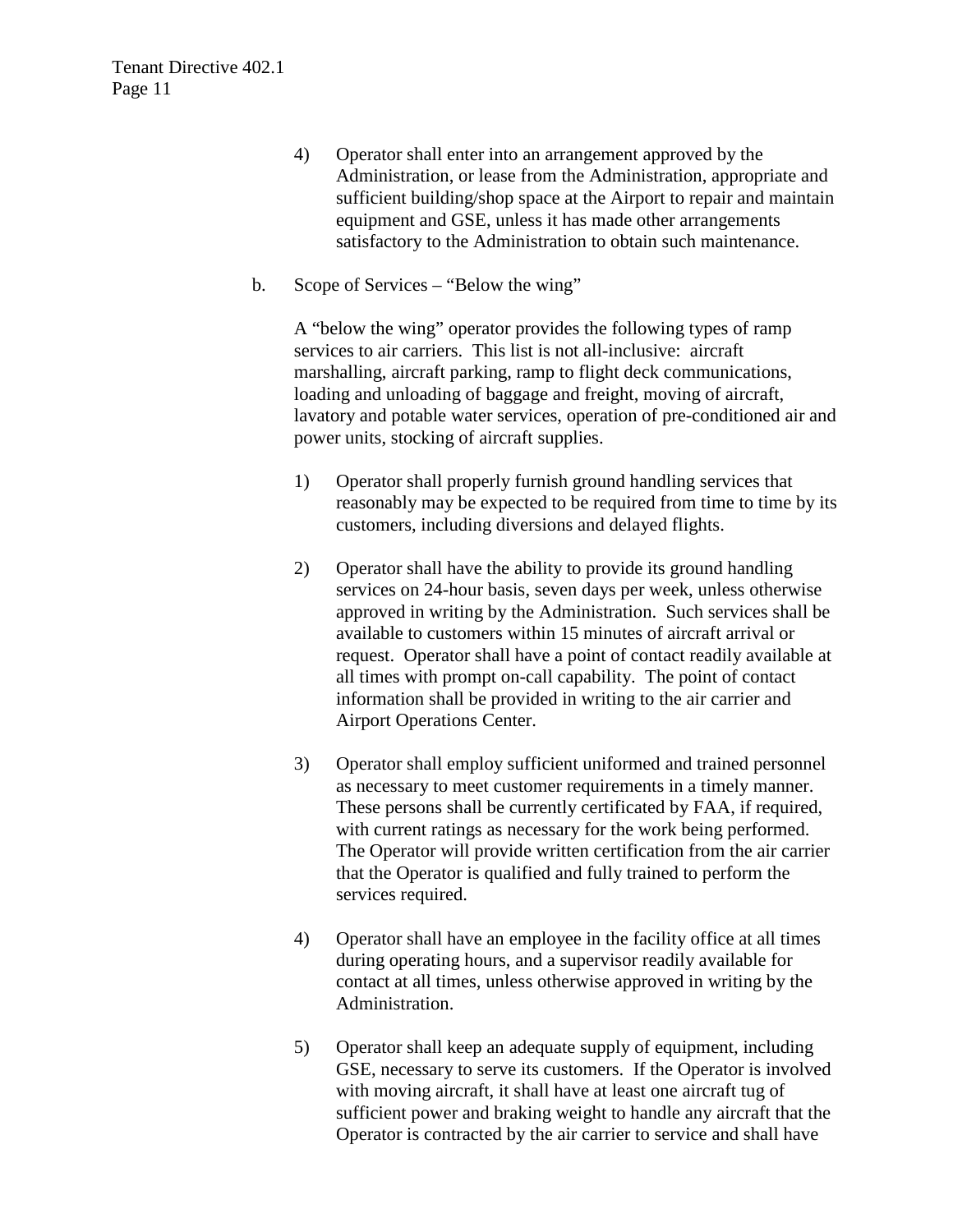Tenant Directive 402.1 Page 12

> an Airport Operations approved emergency response plan for removal of disabled aircraft from the Movement Area of the AOA. A list of GSE readily available for use by the Operator at the Airport shall be provided to the Administration in writing annually and at the time of any revisions. The list must include a signed statement of concurrence by the contracting air carrier that the GSE inventory meets its operational needs. All equipment shall be kept in first-class and good operating condition at all times, have clearly visible ownership/operator markings and stored on the Airport only in Administration-approved storage areas. Operator shall promptly remove surplus or inoperable equipment from the Airport.

- 6) Operator shall be prepared to accept prompt responsibility to provide ground handling services to assist in emergency situations on the AOA at the request of the Administration. Such assistance may include coordination of aircraft maintenance support requirements and removal of disabled aircraft from the Movement Area of the AOA.
- 7) The safe and secure handling of passengers' baggage from the aircraft to the baggage claim area shall be done in accordance with the baggage delivery standards adopted by the Administration notwithstanding agreements between the Operator and air carrier.

| <b>BAGGAGE DELIVERY PERFORMANCE REQUIREMENTS</b>   |             |            |
|----------------------------------------------------|-------------|------------|
| Time from aircraft block into claim area delivery: |             |            |
|                                                    | Narrow-body | Wide-body  |
| First bag to claim area                            | 20 minutes  | 25 minutes |
| Last bag to claim area                             | 30 minutes  | 40 minutes |

- 8) Operator shall be prepared to coordinate expeditious aircraft maintenance services when needed/ordered by its customers to minimize unnecessary delays in the processing of flights.
- 9) Administration's percentage share of any Airport user fees collected by the Operator, with details of the type and amount of fees collected, shall be promptly remitted to the Administration.
- c. Scope of Services "Above the wing"

An "above the wing" Operator provides the following types of passenger services to air carriers to assist their passengers arriving or departing from the Airport terminal. This list is not all-inclusive: passenger ticketing, seat assignments, check-in, baggage check, boarding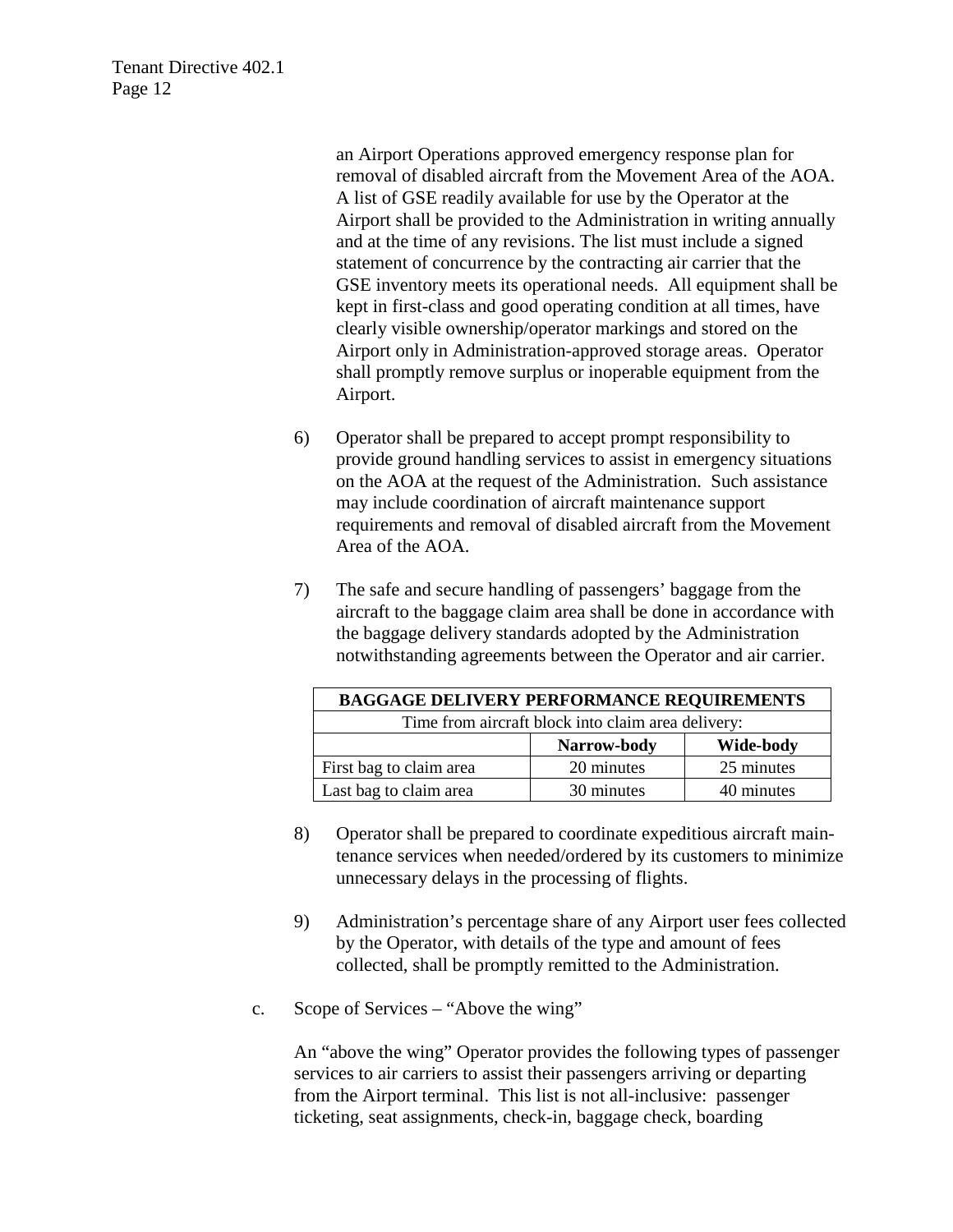announcements, providing flight information, flight boarding and deplaning, loading bridge operation, ensuring compliance with all TSA/FAA security directives.

- 1) Operator shall properly furnish ground handling services that reasonably may be expected to be required from time to time by its customers, including diversions and delayed flights.
- 2) Operator shall have the ability to provide its ground handling services on a 24-hour basis, seven days per week, unless otherwise approved in writing by the Administration. Such services shall be available to customers within 15 minutes of Aircraft arrival or request. Operator shall have a point of contact readily available at all times with prompt on-call capability. The point of contact information shall be provided in writing to the air carrier and Airport Operations Center.
- 3) Operator shall employ sufficient uniformed and trained personnel as necessary to meet customer requirements in a timely and courteous manner. These persons shall be currently certificated by FAA, if required, with current ratings as necessary for the work being performed. The Operator will provide written certification from the air carrier that the Operator is qualified and fully trained to perform the services required.
- 4) Operator shall have an employee in the facility office at all times during operating hours, and a supervisor readily available for contact at all times, unless otherwise approved in writing by the Administration.
- 5) If Operator provides passenger check-in services for air carriers at the Airport Terminal Building, it shall be available in emergency situations, at the request of the Administration, to provide for the needs of passengers inconvenienced by diversions or unforeseen flight delays.
- 6) Administration's percentage share of any Airport user fees collected by the Operator, with details of the type and amount of fees collected, shall be promptly remitted to the Administration.
- d. Insurance Coverage

Operator shall provide certificates of current insurance listing Administration as an additional, not named, insured in an amount equal to the highest individual insurance requirement of all the commercial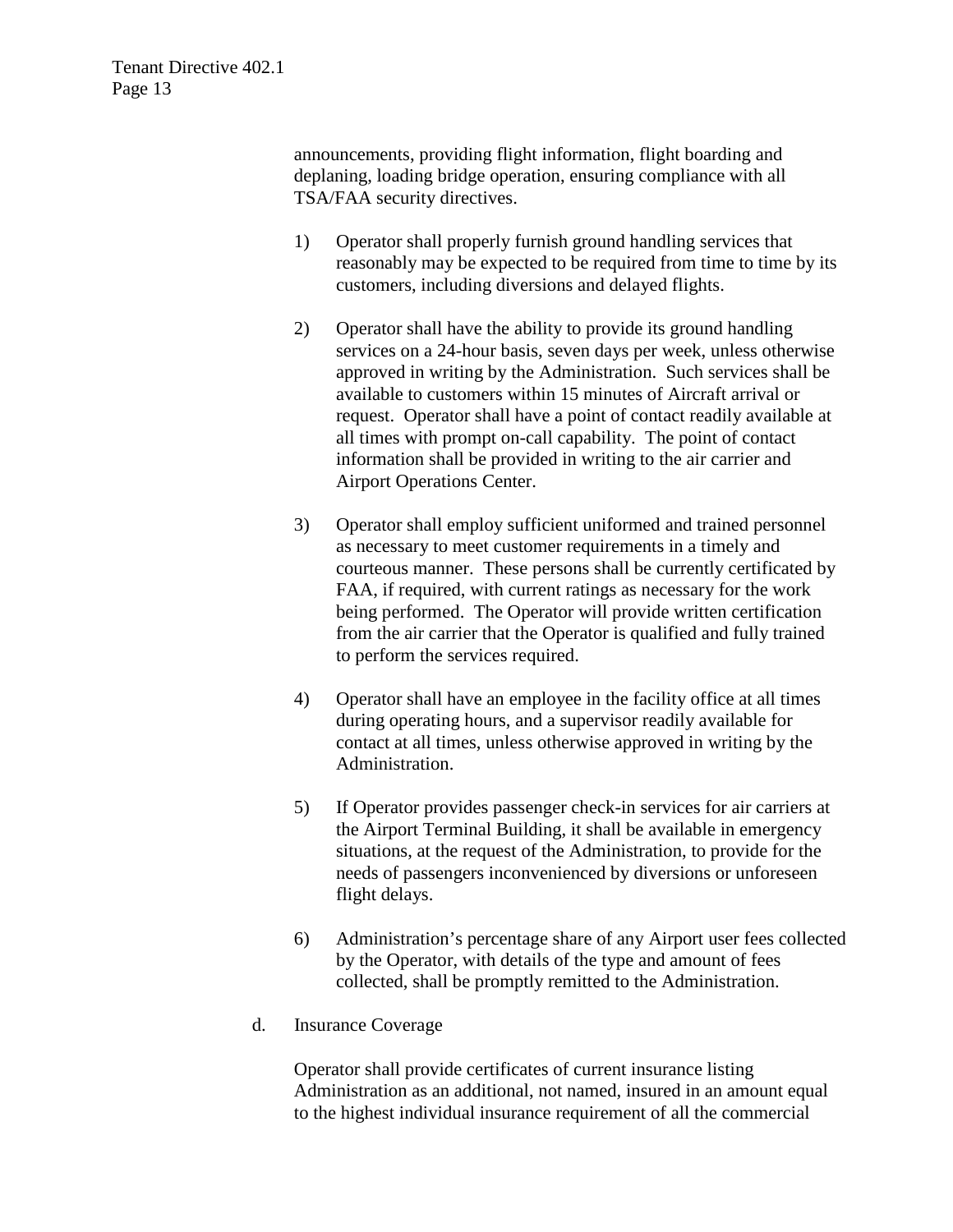aeronautical activities being performed by the Operator, which may be met in part through Commercial Umbrella Liability Insurance.

#### **C. Skycap and Wheelchair Services Operator**

1. General: A Skycap and Wheelchair Services Operator provides Airport Terminal Building curbside check-in as well as baggage handling services and/or wheelchair assistance to passengers of air carriers.

#### 2. Minimum Standards

- a. Ground Space and Improvements
	- 1) Operator shall enter into an arrangement approved by the Administration, or lease from the Administration, facilities at the Airport suitably located and adequate to conduct its business including adequate office and breakroom space.
	- 2) Operators that provide curbside check-in services shall have access to adequately sized skycap check-in podiums properly equipped for the check-in of passengers and their baggage.
	- 3) All wheelchairs and other equipment shall be stored at the Airport only in Administration-approved storage areas when not in use. To prevent unauthorized use during non-operating hours, wheelchairs in the pre-security public areas must be secured with chain locks or other devices.
	- 4) Operator shall make use of Administration-approved pre- and post-security wheelchair staging areas during operating hours.
- b. Scope of Service
	- 1) Operator shall provide skycap and/or wheelchair service at the behest of and in accordance with the instructions of each air carrier that it serves.
	- 2) Operator shall have a point of contact readily available at all times during operating hours. The point of contact information shall be provided in writing to the Airport Operations Center and must be actively monitoring calls regarding wheelchair assistance issues.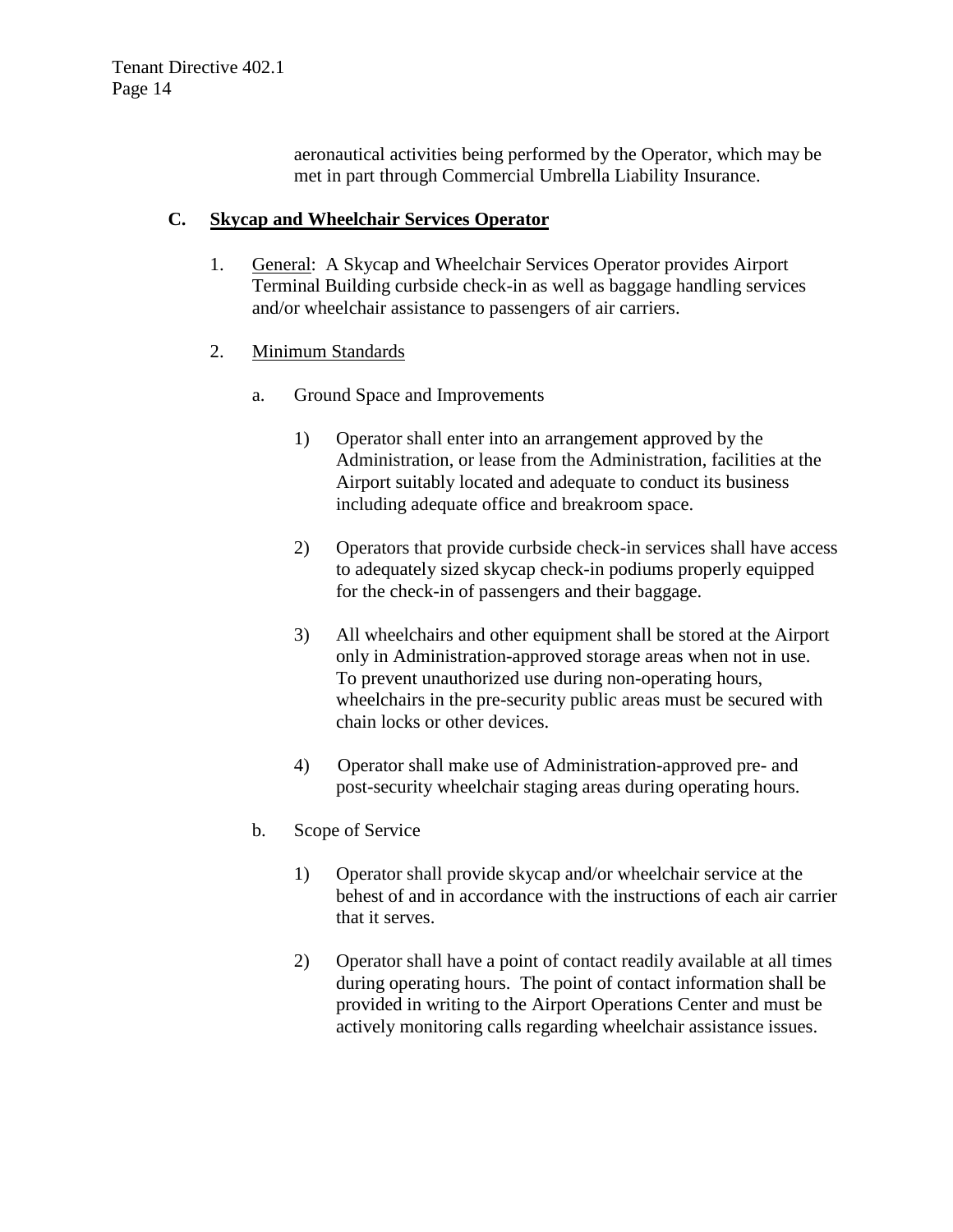- 3) Operator shall employ sufficient uniformed, efficient and trained personnel as necessary to meet the requirements of each air carrier that it serves in a timely and courteous manner. The Operator will provide written certification from the air carrier that the Operator is qualified and fully trained to perform the required services including specialized training for assistance of passengers with disabilities.
- 4) All podiums, wheelchairs, and other equipment shall be kept in first-class and good operating condition at all times, have clearly visible ownership/operator markings and stored at the Airport only in Administration-approved storage areas.
- c. Insurance Coverage

Operator shall provide certificates of current insurance listing Administration as an additional, not named, insured in an amount equal to the highest individual insurance requirement of all the Commercial Aeronautical Activities being performed by the Operator, which may be met in part through Commercial Umbrella Liability Insurance.

#### **D. Air Carrier Fuel Services Operator**

- 1. General: An Air Carrier Fuel Services Operator is an entity engaged in the business of providing into-plane fuel service and/or fuel storage facilities to Air Carrier Aircraft at the Airport.
- 2. Minimum Standards
	- a. Ground Space and Improvements
		- 1) Operator shall enter into an arrangement approved by the Administration, or lease from the Administration, facilities at the Airport suitably located and adequate to conduct its business including adequate office and breakroom space.
		- 2) Operator shall park and store its equipment and other items of personal property in an area at the Airport, approved by the Administration, of adequate size and location as determined by the Administration.
		- 3) Operator shall enter into an arrangement approved by the Administration, or lease from the Administration, appropriate and sufficient building/shop space at the Airport to repair and maintain equipment, unless it has made other arrangements satisfactory to the Administration to obtain such maintenance.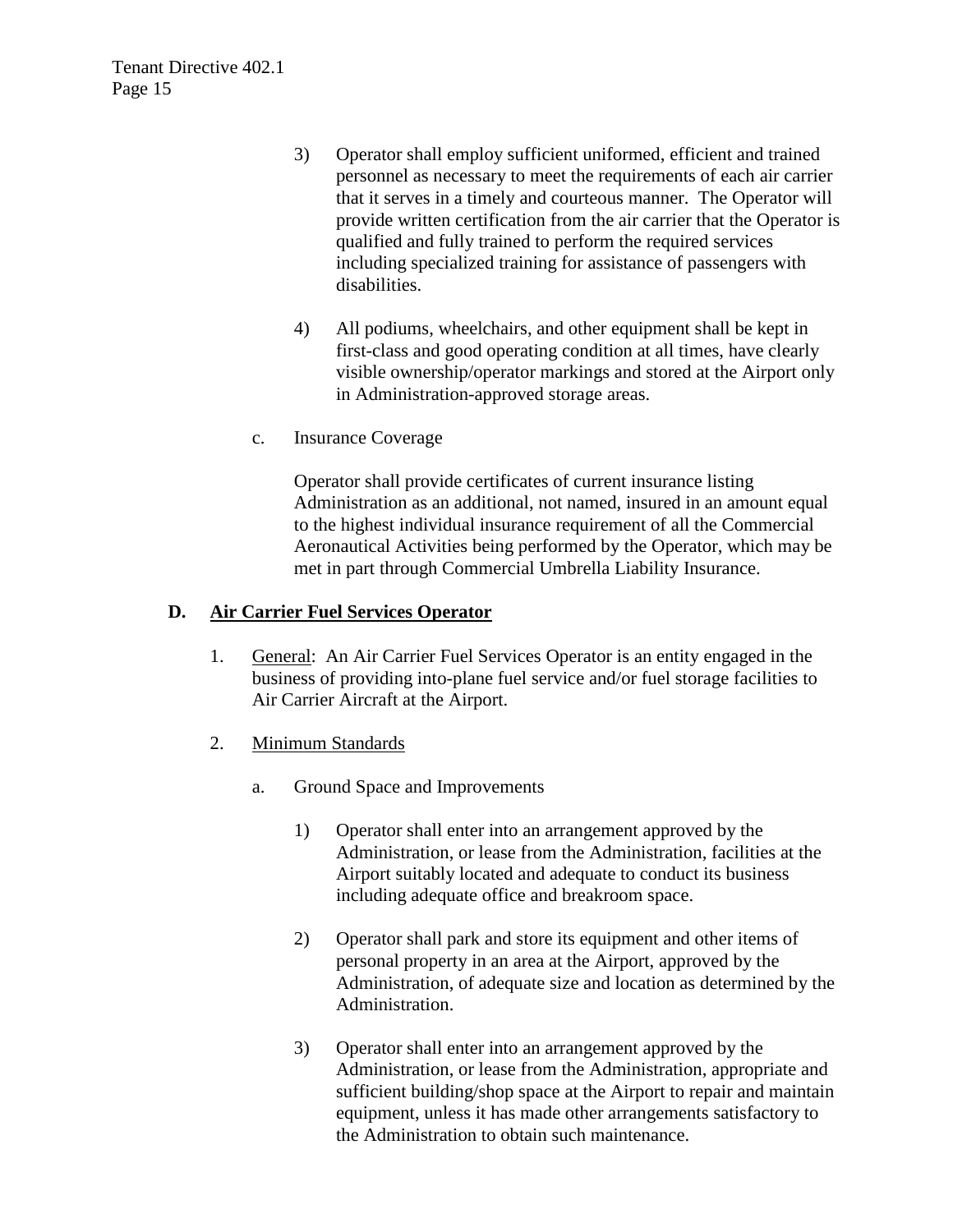- 4) Operator or contracting air carrier shall provide and maintain an adequate supply of fuel of the grades required by the aviation users of its fueling services at the Airport on-hand at all times. Security fencing and gates shall be provided at the fuel storage facility. The fuel storage tanks shall have a minimum five (5) days' supply of Jet A fuel storage capacity to service customers at approved location(s) on the AOA. Operator shall provide or lease a fuel truck staging area on the AOA, which shall be equipped with an oil/water separator and other safety and environmental features as specified by the Administration.
- b. Scope of Services
	- 1) Operator shall properly furnish fuel services that reasonably may be expected to be required from time to time by its customers, including diversions and delayed flights.
	- 2) Operator shall provide its services on a 24-hour basis, seven days per week, unless otherwise approved in writing by the Administration. Such services shall be available to customers within 15 minutes of aircraft arrival or request. Operator shall have a point of contact readily available at all times with prompt on-call capability. The point of contact information shall be provided in writing to the Airport Operations Center.
	- 3) Operator shall employ sufficient uniformed and trained personnel, as necessary to meet customer requirements in a timely manner. These persons shall be currently certificated by FAA, if required, with current ratings as necessary for the work being performed. The Operator will provide written certification from the air carrier that the Operator is qualified and fully trained to perform the services required.
	- 4) Operator shall have an employee in the facility office at all times during operating hours and a supervisor readily available at all times, unless otherwise approved in writing by the Administration.
	- 5) Operator shall keep an adequate supply of equipment, including GSE, necessary to serve its customers. A list of GSE readily available for use by the Operator at the Airport shall be provided to the Administration in writing annually and at the time of any revisions. The list must include a signed statement of concurrence by the contracting air carrier that the GSE inventory meets its operational needs. All equipment shall be kept in first-class and good operating condition at all times, have clearly visible ownership/operator markings and stored on the Airport only in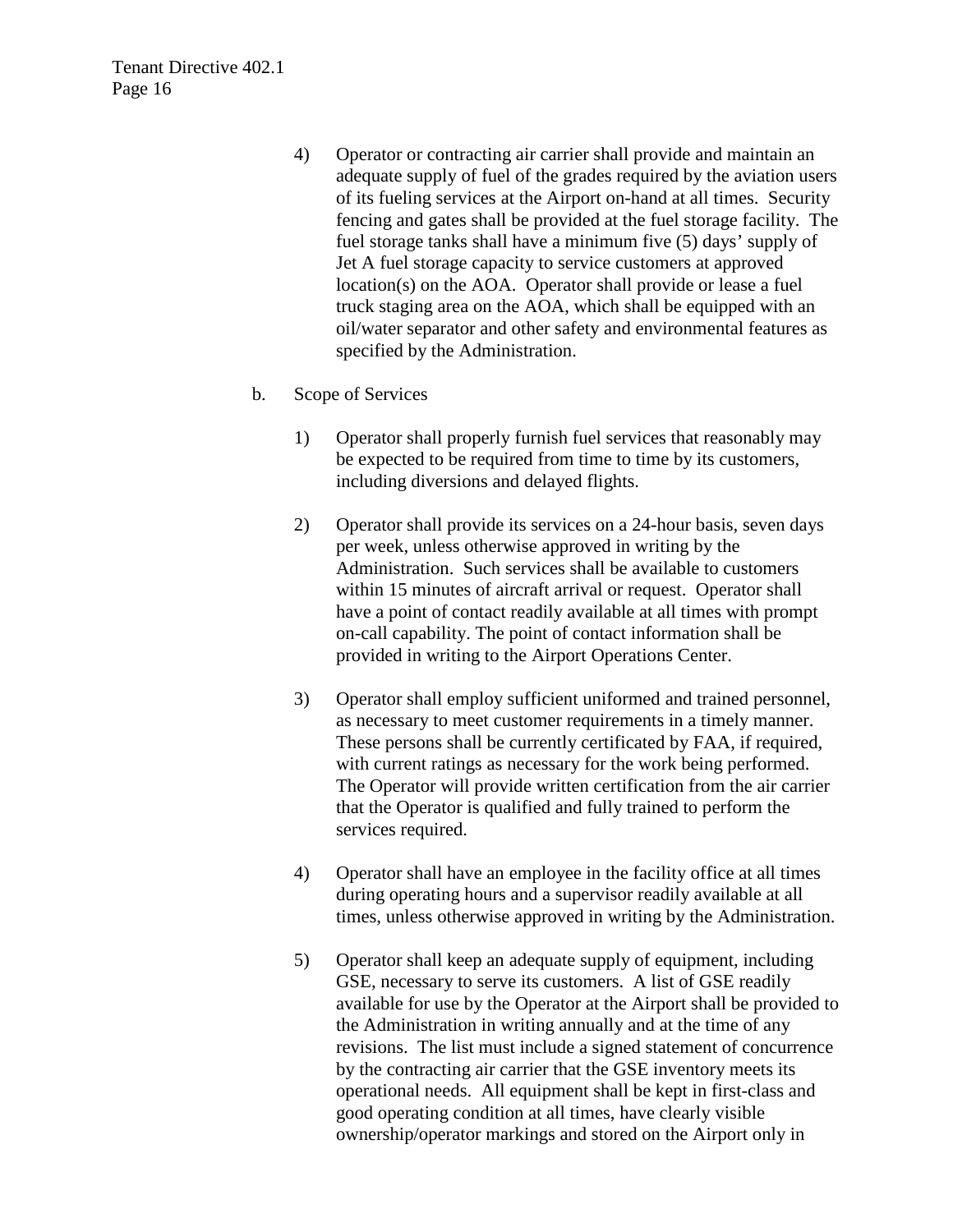Administration approved storage areas. Operator shall promptly remove surplus or inoperable equipment from the Airport.

- 6) Operator or air carrier shall provide and maintain mobile pumping equipment for each grade of fuel dispensed with separate dispensing pumps and meters to efficiently service its customers. In all of its aircraft fueling activities at the Airport, Operator shall perform comprehensive fuel quality control procedures, which shall assure compliance with all federal, State, and local laws, rules, regulations, and directives, and the aviation fuel quality control procedures shall be performed in accordance with the Operator's current written aircraft fueling and quality control procedures, a copy of which shall be provided to the Administration before commencement of fueling operations and at the time of any revisions.
- 7) Operator shall be prepared to accept prompt responsibility to provide support services to assist in emergency situations on the AOA at the request of the Administration.
- 8) Operator shall be prepared to coordinate expeditious aircraft fueling services when needed/ordered by its customers in order to minimize unnecessary delays in the processing of flights.
- 9) Operator shall comply with all provisions and requirements set forth in the National Fire Protection Association (NFPA) 407 Standard on Aircraft Fuel Servicing and any subsequent version of that directive is incorporated herein by reference. The purpose of the standard is to establish reasonable minimum fire safety requirements for procedures, equipment, and installations for the protection of persons, aircraft, and other property during ground fuel servicing of aircraft using liquid petroleum fuels.
- c. Insurance Coverage

Operator shall provide certificates of current insurance listing Administration as an additional, not named, insured in an amount equal to the highest individual insurance requirement of all the commercial aeronautical activities being performed by the Operator, which may be met in part through Commercial Umbrella Liability Insurance.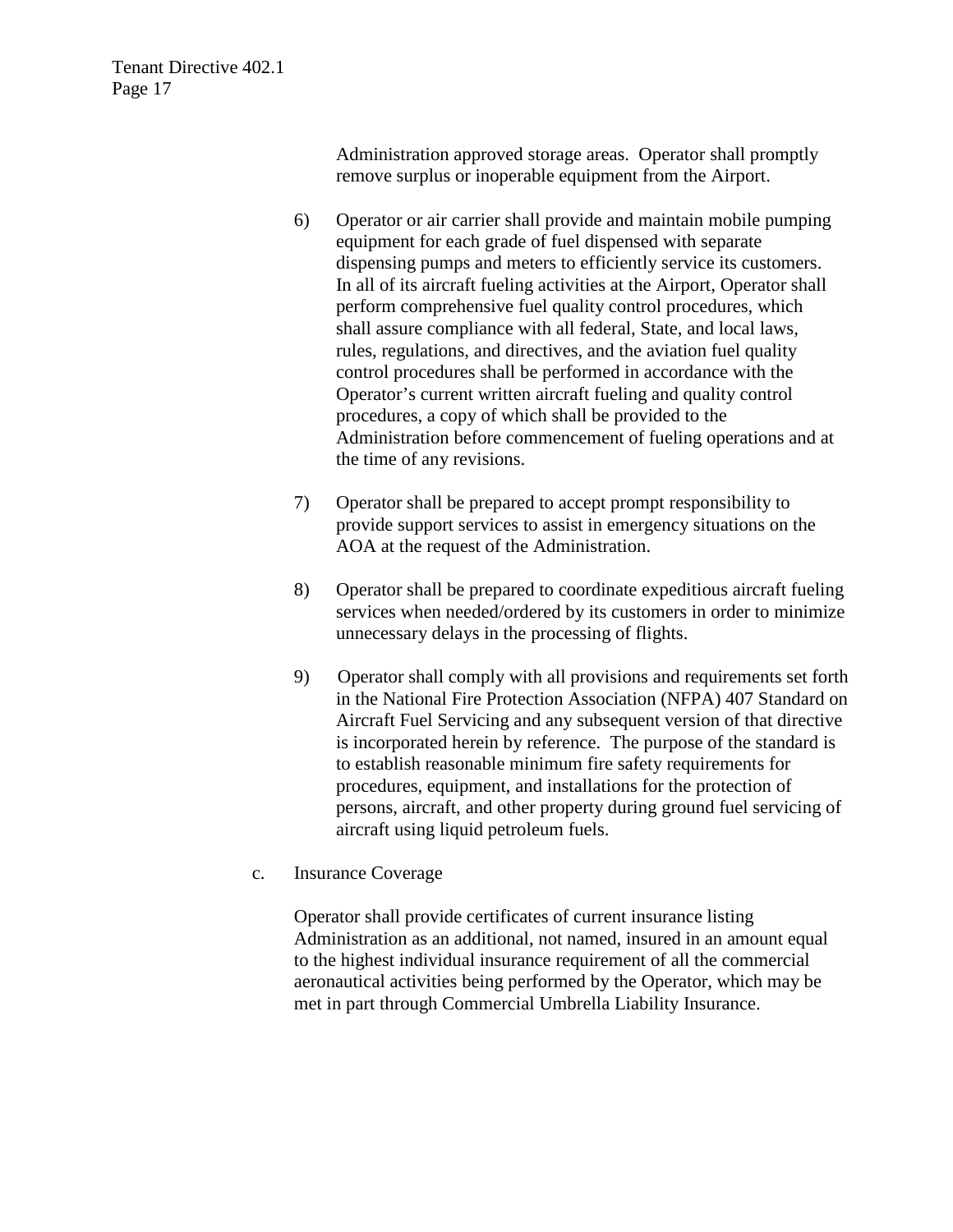#### **E. Air Cargo Ground Handling Support Services Operator**

- 1. General: An Air Cargo Ground Handling Support Services Operator is an entity engaged in the business of providing ground handling services (excluding fueling) associated with the handling of air cargo into and out of aircraft located at the Airport.
- 2. Minimum Standards
	- a. Ground Space and Improvements
		- 1) Operator shall enter into an arrangement approved by the Administration, or lease from the Administration, office and warehouse facilities, to the extent that facilities are available, at the Airport suitably located and adequate for the conduct of Operator's business.
		- 2) Operator shall park and store its equipment, GSE and other items of personal property in an area at the Airport, approved by the Administration, of adequate size and location as determined by the Administration.
		- 3) Operator shall enter into an arrangement approved by the Administration, or lease from the Administration, appropriate and sufficient building/shop space at the Airport to repair and maintain equipment, unless it has made other arrangements satisfactory to the Administration to obtain such maintenance.
	- b. Scope of Services
		- 1) Operator shall properly furnish their services, excluding into-plane delivery of fuel, which reasonably may be expected to be required by its customers, including diversions and delayed flights.
		- 2) Operator shall provide their services on a 24-hour basis, seven days per week, unless otherwise approved in writing by the Administration. Such service shall be available to customers within 15 minutes of aircraft arrival or request. Operator shall have a point of contact readily available at all times with a prompt on-call capability. The point of contact information shall be provided to the Airport Operations Center.
		- 3) Operator shall employ sufficient uniformed, efficient and trained personnel, as necessary to meet customer requirements in a timely manner. These persons shall be currently certificated by FAA, if required, with current ratings necessary for the work being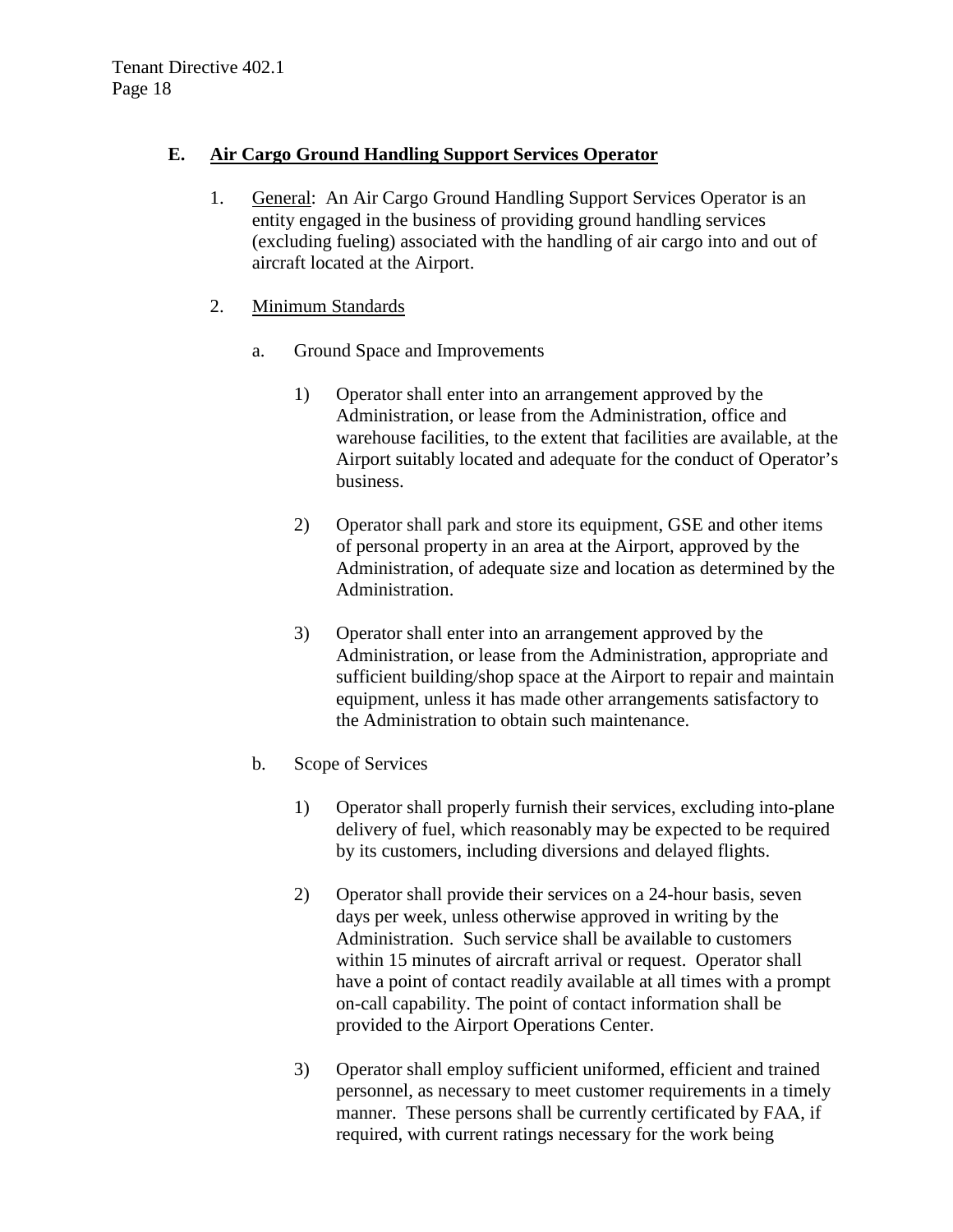performed. The Operator will provide written certification from the air carrier that the Operator is qualified and fully trained to perform the services required.

- 4) Operator shall have an employee in the facility office at all times during operating hours and a supervisor readily available at all times, unless otherwise approved in writing by the Administration.
- 5) Operator shall keep an adequate supply of equipment, including GSE, necessary to serve its customers. A list of GSE readily available for use by the Operator at the Airport shall be provided to the Administration in writing annually and at the time of any revisions. The list must include a signed statement of concurrence by the contracting air carrier that the GSE inventory meets its operational needs. All equipment shall be kept in first-class and good operating condition at all times, have clearly visible ownership/operator markings and stored on the Airport only in Administration approved storage areas. Operator shall promptly remove surplus or inoperable equipment from the Airport.
- 6) Operator shall be prepared to accept prompt responsibility to provide ground handling services to assist in emergency situations on the AOA at the request of the Administration. Such assistance may include providing ground handling services such as coordination of aircraft maintenance requirements and air cargo unloading.
- 7) Operator shall be prepared to coordinate expeditious aircraft maintenance services when needed/ordered by its customers in order to minimize unnecessary delays in the processing of flights.
- 8) Administration's percentage share of any Airport user fees collected by Operator, with details on the type and amount of fees collected, shall be promptly remitted to the Administration.
- c. Insurance Coverage

Operator shall provide certificates of current insurance listing Administration as an additional, not named, insured in an amount equal to the highest individual insurance requirement of all the commercial aeronautical activities being performed by the Operator, which may be met in part through Commercial Umbrella Liability Insurance.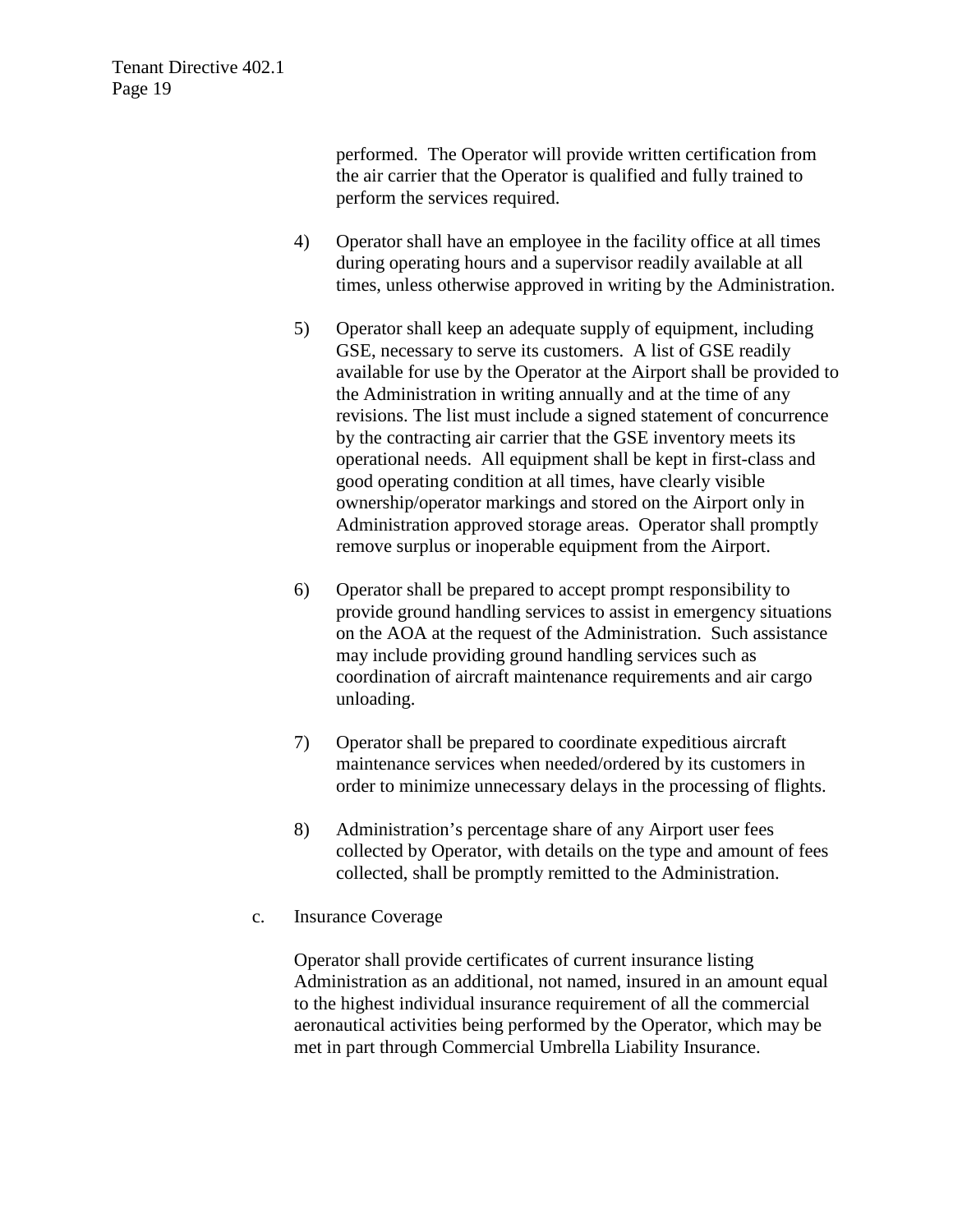## **F. Aircraft Cleaning Services Operator**

1. General: An Aircraft Cleaning Services Operator is engaged in the business of providing aircraft cleaning for an air carrier at the Airport; e.g., aircraft cabin cleaning as well as removal of trash from aircraft.

#### 2. Minimum Standards

- a. Ground Space and Improvements
	- 1) Operator shall enter into an arrangement approved by the Administration, or lease from the Administration: 1) storage space suitably located and of sufficient size to support its business such that its supplies and equipment are not left unattended or stored outside of the Operator's space, and 2) adequate office and support space for its employees.
	- 2) Operator shall make satisfactory arrangements with the Administration for the parking of its commercial vehicles and other equipment at the Airport when not in use.

## b. Scope of Service

- 1) Operator shall provide aircraft cleaning service at the behest of and in accordance with the instructions of each air carrier that it serves.
- 2) Operator shall meet all Airport rules and regulations as well as federal and Airport security requirements, including all federal regulations regarding "regulated garbage," as applicable.
- 3) Operator shall have a point of contact readily available at all times with a prompt on-call capability. The point of contact information shall be provided to the air carrier and the Airport Operations Center.
- 4) Operator shall employ sufficient uniformed and trained personnel as necessary to meet the requirements of each air carrier that it serves in a timely manner. The Operator will provide written certification from the air carrier that the Operator is qualified and fully trained to perform the services required.
- 5) Operator shall keep an adequate amount of cleaning supplies and equipment on hand as necessary to serve all its customers. All equipment shall be kept in first-class and good operating condition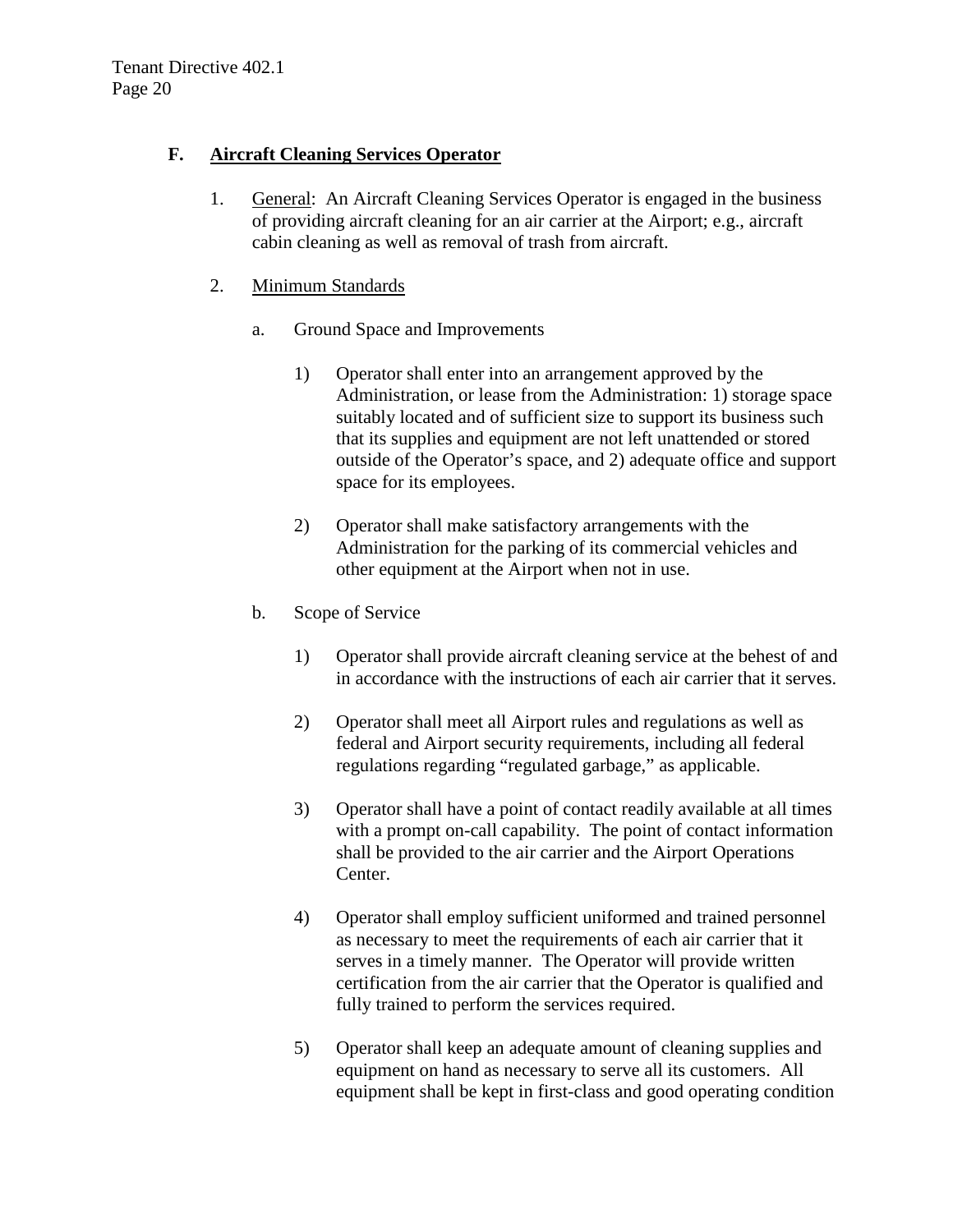at all times, have clearly visible ownership/operator markings and stored at the Airport only in Administration-approved storage areas.

c. Insurance Coverage

Operator shall provide certificates of current insurance listing Administration as an additional, not named, insured in an amount equal to the highest individual insurance requirement of all the commercial aeronautical activities being performed by the Operator, which may be met in part through Commercial Umbrella Liability Insurance.

#### **G. Multiple Commercial Aeronautical Activities Operator**

- 1. General: An Operator in this classification offers a combination of commercial activities for which Minimum Standards are established. As a condition of the right to engage in any combination of activities, the Minimum Standards for each activity shall be met.
- 2. Minimum Standards
	- a. Ground Space and Improvements

The Minimum Standards for each Commercial Aeronautical Activity proposed shall be reviewed to ensure the combined ground space and improvements to be provided or leased for the proposed activities adequately serve the needs of the Airport and its patrons.

- b. Scope of Service
	- 1) Operator shall adhere to the hours of operation required for each Commercial Aeronautical Activity which the Operator is authorized to perform, unless otherwise approved in writing by the Administration.
	- 2) Operator shall employ, and have on duty during operating hours, trained personnel in such numbers as are required to meet the Minimum Standards for each Commercial Aeronautical Activity it is authorized to perform. Multiple responsibilities may be assigned to meet personnel requirements for each Commercial Aeronautical Activity being performed by the Operator, except that such combination of service responsibilities shall not be assigned to the FAA certified repair stations. The Operator will provide written certification from the air carrier that the Operator is qualified and fully trained to perform the services required.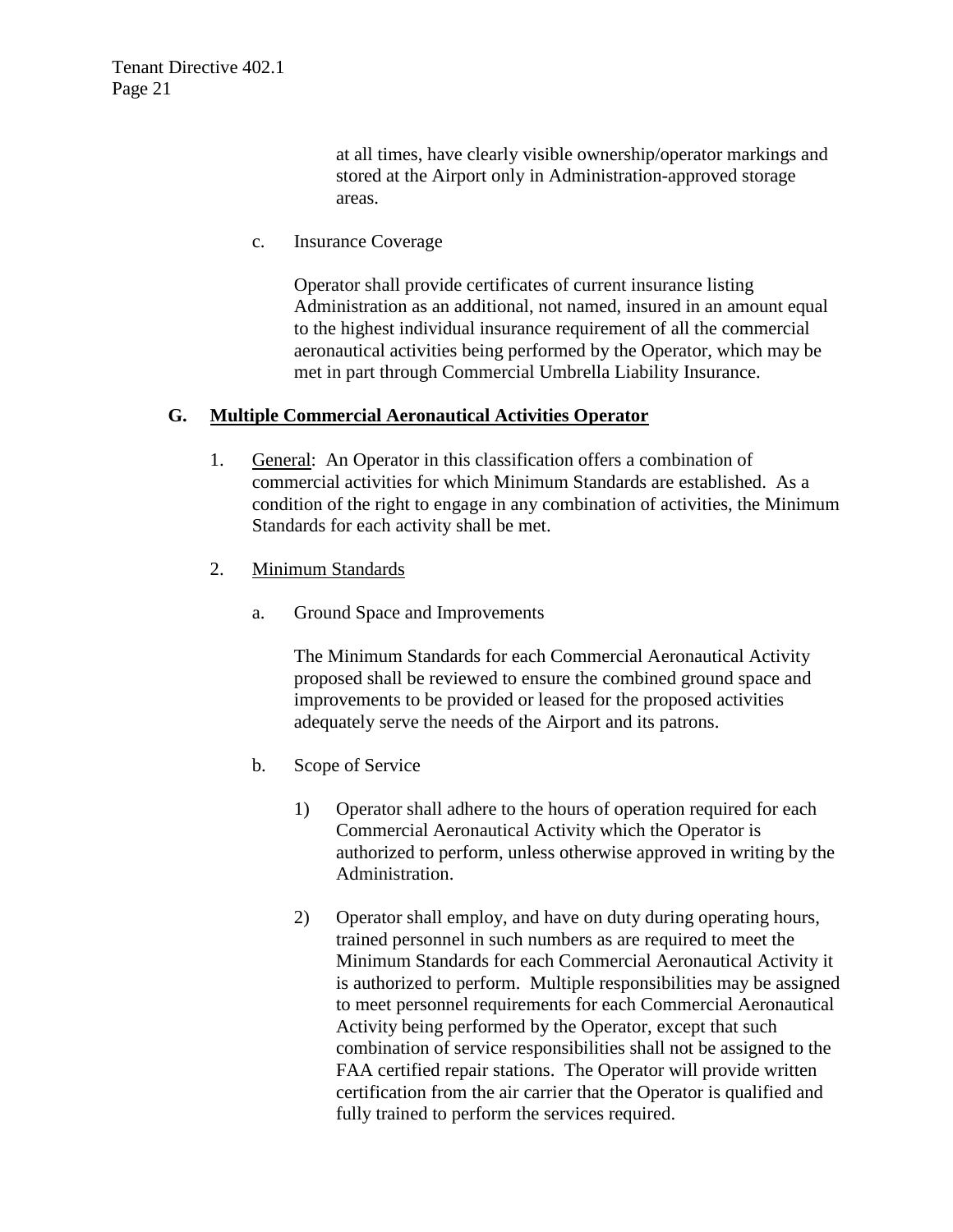- 3) Operator shall keep an adequate supply of equipment, including GSE, necessary for each Commercial Aeronautical Activity it is authorized to perform. If the Operator is involved with moving aircraft, it shall have at least one aircraft tug of sufficient power or braking weight to handle any aircraft that the Operator is contracted by the air carrier to service. A list of GSE readily available for use by the Operator at the Airport shall be provided to the Administration in writing annually and at the time of any revisions. The list must include a signed statement of concurrence by the contracting air carrier that the GSE inventory meets its operational needs. All equipment shall be kept in first-class and good operating condition at all times, have clearly visible ownership/operator markings and stored on the Airport only in Administration approved storage areas. Operator shall promptly remove surplus or inoperable equipment from the Airport.
- c. Insurance Coverage

Operator shall provide certificates of current insurance listing Administration as an additional, not named, insured in an amount equal to the highest individual insurance requirement of all the commercial aeronautical activities being performed by the Operator, which may be met in part through Commercial Umbrella Liability Insurance.

#### **H. In-Flight Catering Services Operator**

- 1. General: An In-Flight Catering Services Operator is an entity that sells and delivers food and beverages to air carriers for in-flight consumption by passengers on Aircraft operating out of the Airport.
- 2. Minimum Standards
	- a. Ground Space and Improvements
		- 1) Operator shall enter into an arrangement approved by the Administration, or Lease from the Administration, the following: 1) adequate food preparation and storage space, and 2) sufficient office and support space for employees, unless the Operator provides its services from a commercial vehicle and has approval to do so by the Administration.
		- 2) Operator shall make satisfactory arrangements with the Administration for the parking of its commercial vehicles and other equipment at the Airport when not in use.